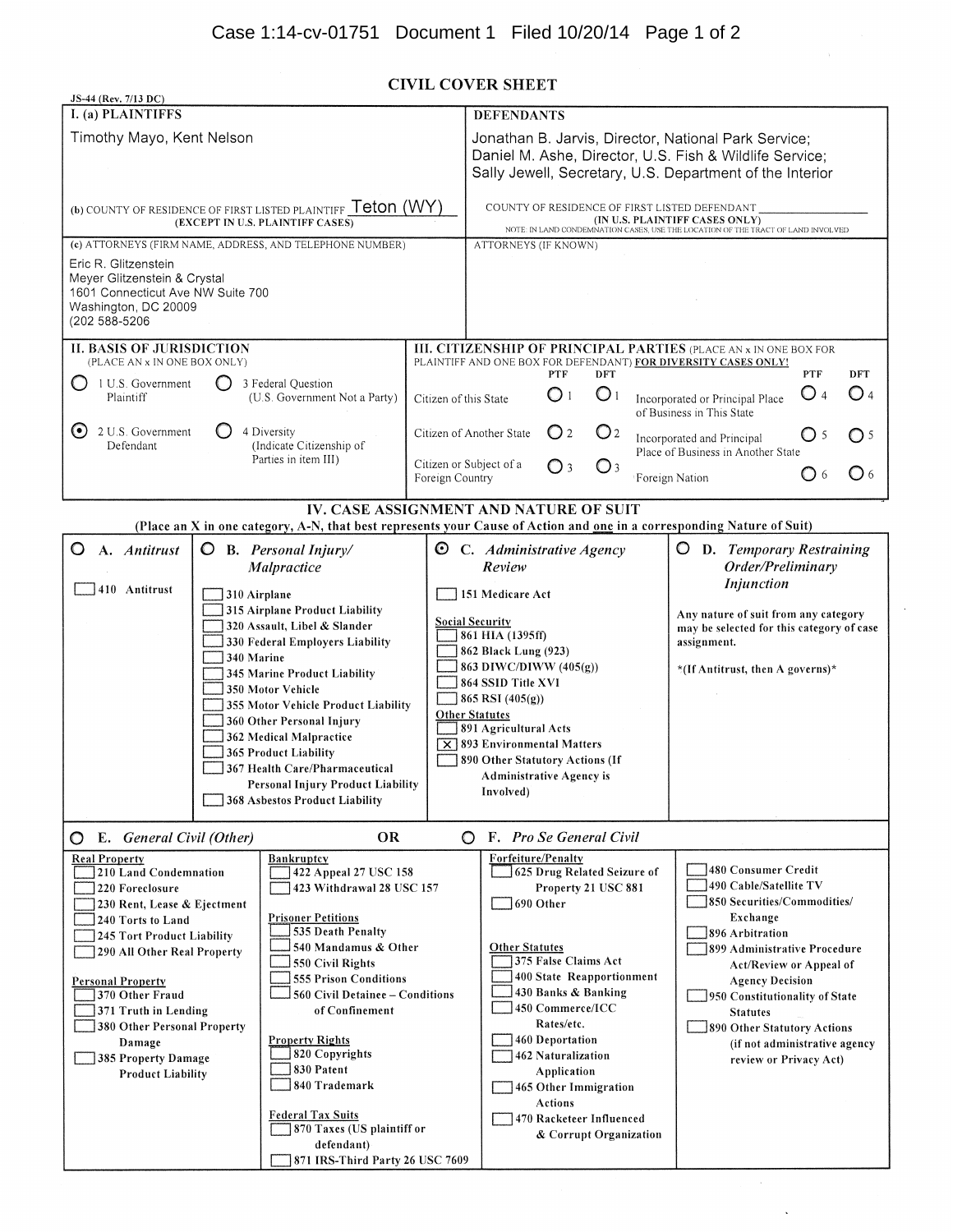| $\circ$<br>G. Habeas Corpus/<br>2255                                                                                                                                                                                              | O<br>H. Employment<br><b>Discrimination</b>                                                                                                                                                                                                                                   | <b>Q</b> I. FOIA/Privacy Act                                                                                                                                                                                                                                                                                                            | J. Student Loan<br>$\bigcirc$                                                      |
|-----------------------------------------------------------------------------------------------------------------------------------------------------------------------------------------------------------------------------------|-------------------------------------------------------------------------------------------------------------------------------------------------------------------------------------------------------------------------------------------------------------------------------|-----------------------------------------------------------------------------------------------------------------------------------------------------------------------------------------------------------------------------------------------------------------------------------------------------------------------------------------|------------------------------------------------------------------------------------|
| 530 Habeas Corpus - General<br>510 Motion/Vacate Sentence<br>463 Habeas Corpus - Alien<br>Detainee                                                                                                                                | 442 Civil Rights - Employment<br>(criteria: race, gender/sex,<br>national origin,<br>discrimination, disability, age,<br>religion, retaliation)                                                                                                                               | 895 Freedom of Information Act<br>890 Other Statutory Actions<br>(if Privacy Act)                                                                                                                                                                                                                                                       | 152 Recovery of Defaulted<br><b>Student Loan</b><br>(excluding veterans)           |
|                                                                                                                                                                                                                                   | *(If pro se, select this deck)*                                                                                                                                                                                                                                               | *(If pro se, select this deck)*                                                                                                                                                                                                                                                                                                         |                                                                                    |
| K. Labor/ERISA<br>(non-employment)<br>710 Fair Labor Standards Act<br>720 Labor/Mgmt. Relations<br>740 Labor Railway Act<br>751 Family and Medical<br>Leave Act<br>790 Other Labor Litigation<br>791 Empl. Ret. Inc. Security Act | <b>Q</b> L. Other Civil Rights<br>(non-employment)<br>441 Voting (if not Voting Rights<br>Act)<br>443 Housing/Accommodations<br>440 Other Civil Rights<br>445 Americans w/Disabilities-<br>Employment<br>446 Americans w/Disabilities -<br>Other<br>448 Education             | $\circ$<br>M. Contract<br>110 Insurance<br>120 Marine<br>130 Miller Act<br>140 Negotiable Instrument<br>150 Recovery of Overpayment<br>& Enforcement of<br>Judgment<br>153 Recovery of Overpayment<br>of Veteran's Benefits<br>160 Stockholder's Suits<br>190 Other Contracts<br><b>195 Contract Product Liability</b><br>196 Franchise | $O$ N. Three-Judge<br>Court<br>441 Civil Rights - Voting<br>(if Voting Rights Act) |
| V. ORIGIN                                                                                                                                                                                                                         |                                                                                                                                                                                                                                                                               |                                                                                                                                                                                                                                                                                                                                         |                                                                                    |
| ⊙ 1 Original<br>◯ 2 Removed<br>Proceeding<br>from State<br>Court                                                                                                                                                                  | ◯ 3 Remanded from<br>◯4 Reinstated or<br><b>Appellate Court</b><br>Reopened                                                                                                                                                                                                   | $\bigcirc$ 5 Transferred from<br>◯ 6 Multi-district<br>another district<br>(specify)                                                                                                                                                                                                                                                    | $\bigcirc$ 7 Appeal to<br><b>District Judge</b><br>Litigation<br>from Mag. Judge   |
|                                                                                                                                                                                                                                   | VI, CAUSE OF ACTION (CITE THE U.S. CIVIL STATUTE UNDER WHICH YOU ARE FILING AND WRITE A BRIEF STATEMENT OF CAUSE.)<br>16 USC 673c(a), 16 USC 1, 42 USC 4321-4370, 16 USC 1531-1544, 5 USC 706(2) - Challenge to agency authorization of elk hunting in Grand Teton Nat'l Park |                                                                                                                                                                                                                                                                                                                                         |                                                                                    |
| <b>VII. REQUESTED IN</b><br><b>COMPLAINT</b>                                                                                                                                                                                      | CHECK IF THIS IS A CLASS<br><b>DEMAND S</b><br><b>ACTION UNDER F.R.C.P. 23</b>                                                                                                                                                                                                | <b>YES</b><br><b>JURY DEMAND:</b>                                                                                                                                                                                                                                                                                                       | Check YES only if demanded in complaint<br>NO.<br>X.                               |
| VIII. RELATED CASE(S)<br>IF ANY                                                                                                                                                                                                   | (See instruction)<br><b>YES</b>                                                                                                                                                                                                                                               | NO <sub>x</sub>                                                                                                                                                                                                                                                                                                                         | If yes, please complete related case form                                          |
| October 20, 2014<br>DATE:                                                                                                                                                                                                         | SIGNATURE OF ATTORNEY OF RECORD                                                                                                                                                                                                                                               |                                                                                                                                                                                                                                                                                                                                         |                                                                                    |

#### INSTRUCTIONS FOR COMPLETING CIVIL COVER SHEET JS-44 **Authority for Civil Cover Sheet**

The JS-44 civil cover sheet and the information contained herein neither replaces nor supplements the filings and services of pleadings or other papers as required by law, except as provided by local rules of court. This form, approved by the Judicial Conference of the United States in September 1974, is required for the use of the Clerk of Court for the purpose of initiating the civil docket sheet. Consequently, a civil cover sheet is submitted to the Clerk of Court for each civil complaint filed. Listed below are tips for completing the civil cover sheet. These tips coincide with the Roman Numerals on the cover sheet.

- COUNTY OF RESIDENCE OF FIRST LISTED PLAINTIFF/DEFENDANT (b) County of residence: Use 11001 to indicate plaintiff if resident of Washington, DC, 88888 if plaintiff is resident of United States but not Washington, DC, and 99  $\mathbf{I}$
- III. CITIZENSHIP OF PRINCIPAL PARTIES: This section is completed only if diversity of citizenship was selected as the Basis of Jurisdiction under Section II.
- CASE ASSIGNMENT AND NATURE OF SUIT: The assignment of a judge to your case will depend on the category you select that best IV. represents the primary cause of action found in your complaint. You may select only one category. You must also select one corresponding nature of suit found under the category of the case.
- CAUSE OF ACTION: Cite the U.S. Civil Statute under which you are filing and write a brief statement of the primary cause. VI.
- VIII. RELATED CASE(S), IF ANY: If you indicated that there is a related case, you must complete a related case form, which may be obtained from the Clerk's Office.

Because of the need for accurate and complete information, you should ensure the accuracy of the information provided prior to signing the form.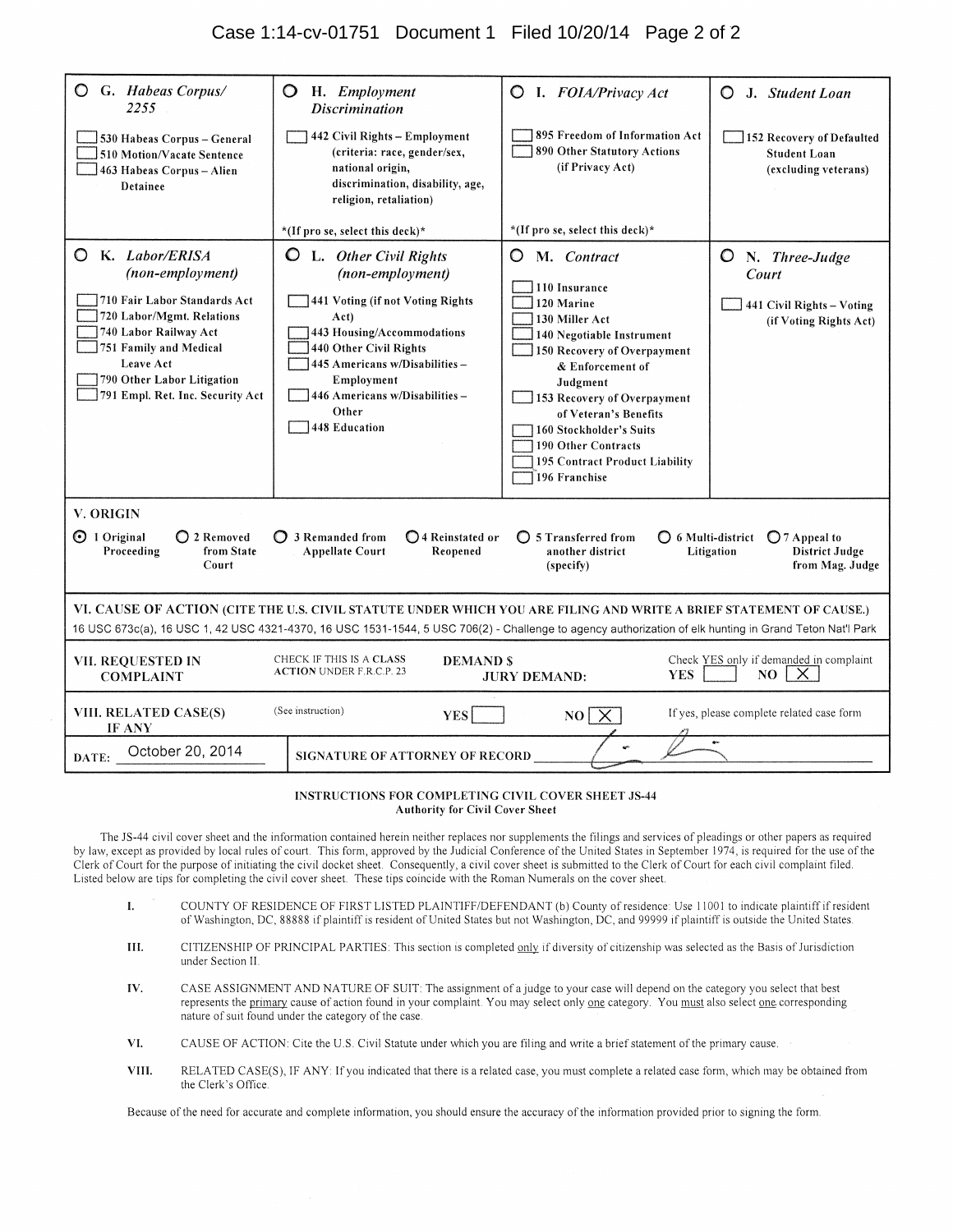## UNITED STATES DISTRICT COURT FOR THE DISTRICT OF COLUMBIA

| TIMOTHY MAYO,                   |          |
|---------------------------------|----------|
| 140 North Cache                 |          |
| Jackson Hole, Wyoming 83001,    |          |
|                                 |          |
| <b>KENT NELSON,</b>             |          |
| 1650 Prosperity Lane            |          |
| Wilson, Wyoming 83014,          |          |
|                                 |          |
| Plaintiffs,                     |          |
|                                 |          |
| v.                              |          |
|                                 |          |
| JONATHAN B. JARVIS, Director,   |          |
| <b>National Park Service</b>    | Civ. No. |
| U.S. Department of the Interior |          |
| 1849 C Street, N.W.             |          |
| Washington, DC 20240,           |          |
|                                 |          |
| DANIEL M. ASHE, Director,       |          |
| U.S. Fish and Wildlife Service, |          |
| 1849 C Street, N.W.             |          |
| Washington, D.C. 20240,         |          |
|                                 |          |
| and                             |          |
|                                 |          |
| SALLY JEWELL, Secretary,        |          |
| U.S. Department of the Interior |          |
| 1849 C Street, N.W.             |          |
| Washington, DC 20240,           |          |
|                                 |          |
| Defendants.                     |          |
|                                 |          |

## **COMPLAINT FOR DECLARATORY AND INJUNCTIVE RELIEF**

 1. This action challenges the annual decisions made by the National Park Service ("NPS") authorizing the hunting of elk in Grand Teton National Park ("Grand Teton" or "the Park") as part of the Park's Elk Reduction Program ("ERP" or "elk hunt"). NPS's authorization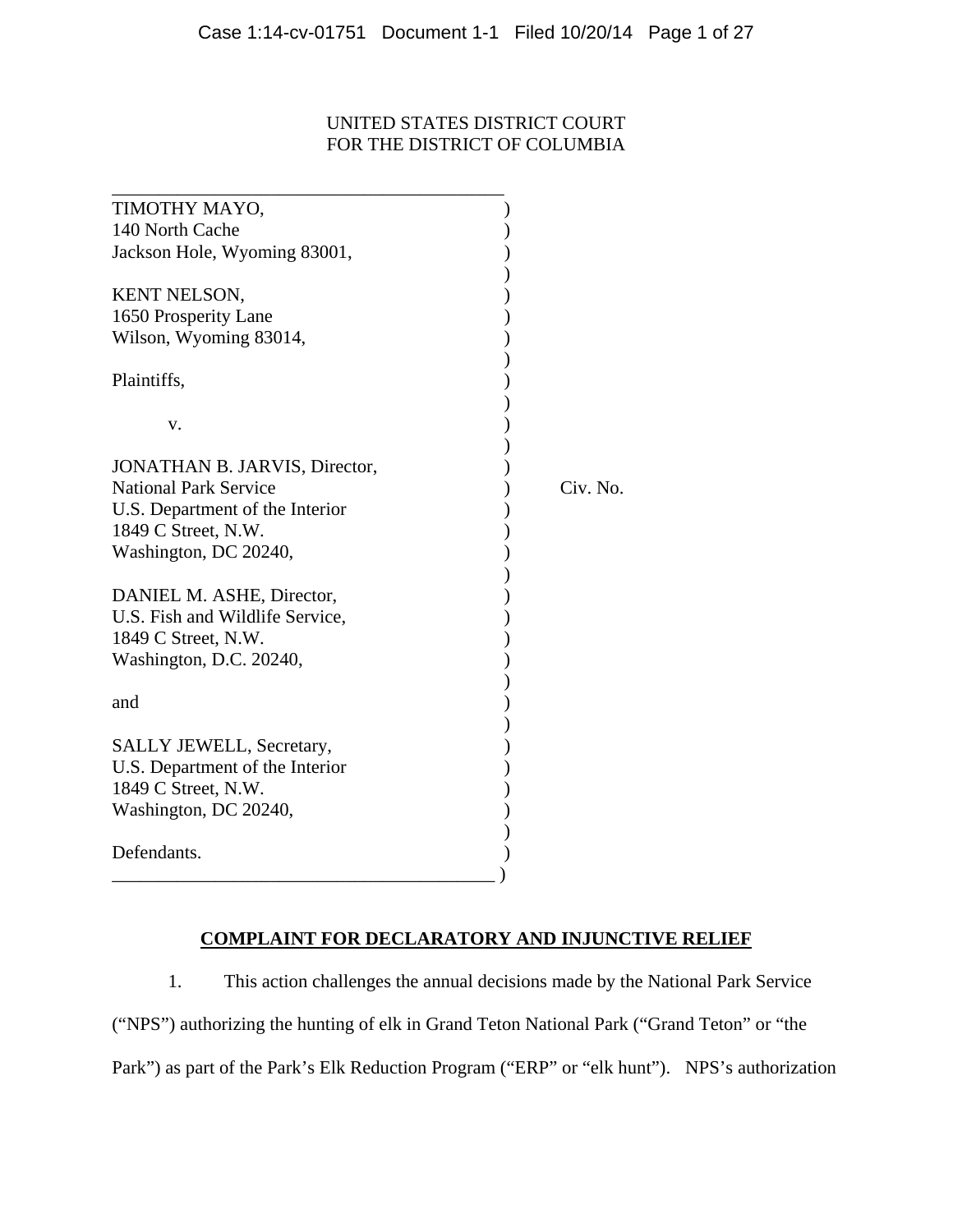#### Case 1:14-cv-01751 Document 1-1 Filed 10/20/14 Page 2 of 27

of these hunts is made each year without any express determination by NPS that such hunts are "necessary for the purpose of proper management and protection of the elk," as required by legislation that established the Park – the Grand Teton National Park Act, 16 U.S.C. § 673c(a) although killing elk within the Park is in fact not needed for their "proper management and protection." In approving the annual hunts NPS also violates the statute establishing the agency and the overall national park system because the NPS neglects to consider, among other relevant factors, that approving the hunts each year fails to "conserve the scenery . . . and the wild life therein and to provide for the enjoyment of the same in such manner and by such means as will leave them *unimpaired for the enjoyment of future generations*." 16 U.S.C. § 1 (emphasis added).

 2. These annual agency decisions are also made without compliance with *any* of the requirements of the National Environmental Policy Act , 42 U.S.C. § 4321 et seq., or that statute's implementing regulations, even though the annual hunts have severe adverse impacts on the values, uses, resources, and wildlife of the Park, including adverse impacts on grizzly bears — a "threatened" species under the Endangered Species Act, 16 U.S.C. § 1531 et seq. NPS's decision authorizing the hunt, and the role of the Fish and Wildlife Service ("FWS") in that decision, also violates Section 7 of the Endangered Species Act, 16 U.S.C. § 1536(a)(2), which requires each federal agency, in consultation with the FWS, to address the impacts of its actions on threatened species, because both NPS's decision, and the FWS's review of that decision, failed to take into account many of the facets of the hunt that adversely affect grizzly bears.

 3. For all of these reasons, Defendants have acted "not in accordance with law," in a manner that is "arbitrary and capricious, and an abuse of discretion," and "without observance of

- 2 -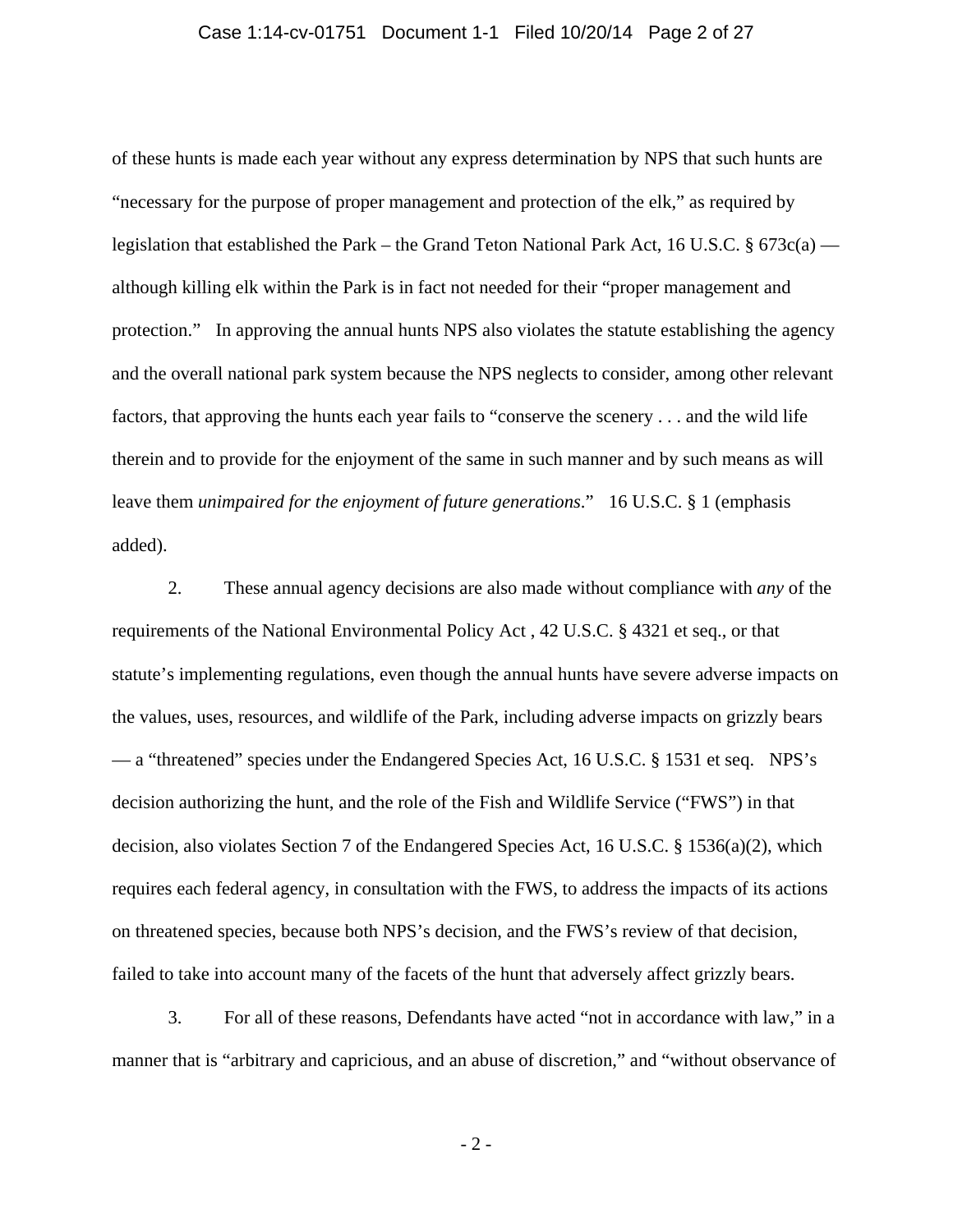procedure required by law," within the meaning of the judicial review provision of the Administrative Procedure Act, 5 U.S.C. § 706(2).

#### **JURISDICTION**

 4. This Court has jurisdiction over this action pursuant to 16 U.S.C. § 1540(g) and 28 U.S.C. § 1331.

#### **PARTIES**

 5. Plaintiff Timothy Mayo has been a Jackson, Wyoming resident since moving there with his family 49 years ago. In addition to working as a local realtor, Mr. Mayo is an avid nature photographer with over 25 years of experience. His current residence near the southern edge of Grand Teton allows him to visit the Park daily to watch, enjoy, and photograph its flora and fauna, including the Park's elk and grizzly bears. Mr. Mayo particularly values viewing and photographing these animals under natural, undisturbed conditions, when their innate characteristics and behaviors are more readily observed and, thus, more effectively captured in his photographs.

 6. Mr. Mayo has a lifelong interest in the preservation and protection of wildlife in Grant Teton, including the resident elk and grizzly bears, which was instilled in him by his father, who had a career working for NPS. Even as a child, Mr. Mayo recalls that he, his family, and others in the Jackson community regarded the elk hunt as contrary to NPS's purpose and policy. As an adult, Mr. Mayo finds that the ERP continues to diminish his ability to enjoy his visits to the Park. The noise of gunshots and the commotion caused by the hunt participants scares the elk and much of the other wildlife Mr. Mayo wishes to photograph, making it much more difficult to photograph these animals in their natural state. In addition, when they enter areas open to hunters, the elk, which are wary of hunters, cease much of their instinctual

- 3 -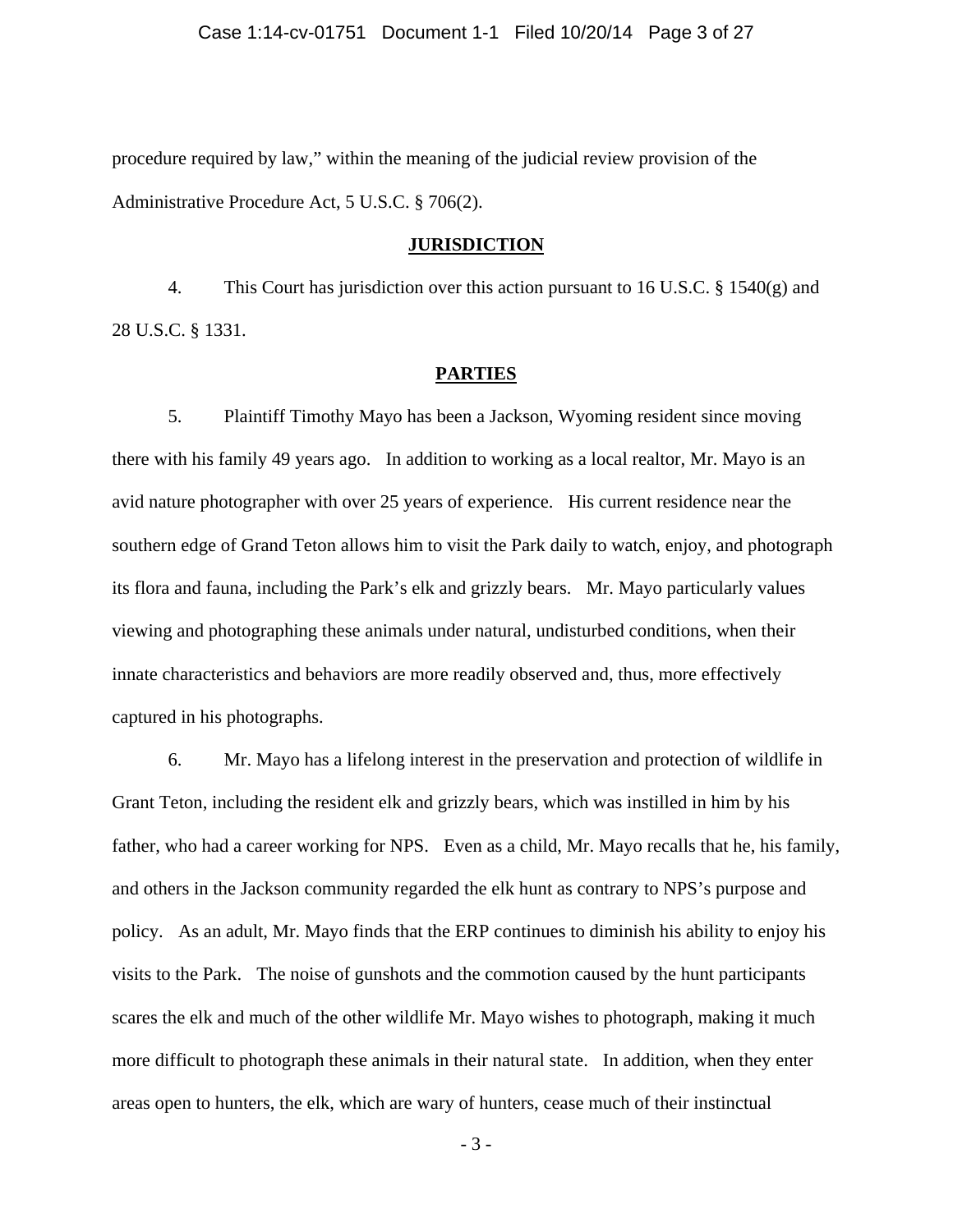#### Case 1:14-cv-01751 Document 1-1 Filed 10/20/14 Page 4 of 27

behavior and rush their movements, which under normal circumstances would include much slower travel, majestic bugling, and other rutting behaviors, which enthusiasts like Mr. Mayo enjoy witnessing and photographing. Rather than observing the Jackson elk in their natural splendor and engaging in natural behavior, Mr. Mayo has, instead, all too often witnessed these animals cruelly and senselessly wounded by ERP participants shooting wildly into the herds. The annual hunts also result in unsightly "gut piles" of the slaughtered elk, which further impairs Mr. Mayo's enjoyment of and experiences in the Park.

 7. The ERP also poses a risk to Mr. Mayo's personal safety. On one occasion, while taking photographs, Mr. Mayo's life was endangered when a hunt participant carelessly shot towards US Highway 26 where Mr. Mayo was standing, and several stray bullets hit the ground within several feet of Mr. Mayo. It is also hazardous for Mr. Mayo to drive through the Park during hunting season because, although there are technically setback limits in place prohibiting shooting within a certain distance of roads, these limits are regularly disregarded by ERP hunters and, therefore, there is a risk of being shot while traveling in this area while elk hunting is occurring. The safety risk is magnified by the fact that, although there is a statutory mandate that "qualified and experienced hunters" engage in any elk hunts within Grant Teton, virtually no proof that applicants possess either of these characteristics is required prior to someone being approved for hunt participation and subsequently deputized as a Park ranger, which is a requirement to hunt within this National Park.

 8. Mr. Mayo's interests in observing and photographing grizzly bears in Grand Teton are also injured by Defendants' actions, including because the hunts increase the risk of human-bear conflicts, which in turn result in grizzly bears being shot, thus decreasing the number of bears that can be observed and photographed by Mr. Mayo.

- 4 -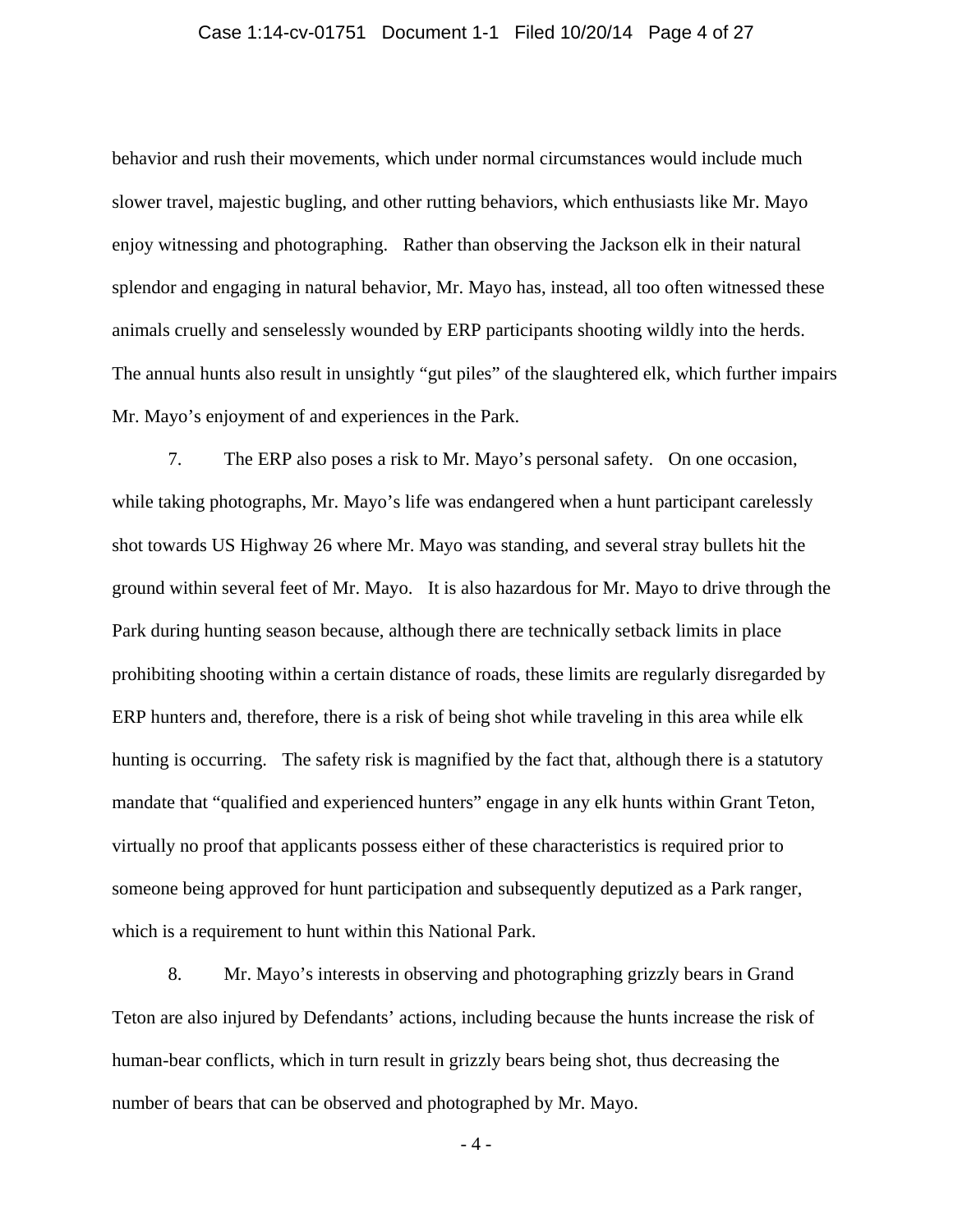#### Case 1:14-cv-01751 Document 1-1 Filed 10/20/14 Page 5 of 27

 9. For all of these reasons Mr. Mayo has been active in opposing and ending the ERP for many years. Among other activities undertaken in furtherance of that goal, he has written numerous letters to Jackson Hole News & Guide to express his views. He has also communicated by letter and email with former Grand Teton Superintendent Mary Gibson Scott, as well as members of her staff, regarding his concerns about the ERP, and he has met personally with Ms. Scott and her staff to discuss these matters.

 10. Mr. Mayo's aesthetic, photographic, and recreational interests in visiting and enjoying the Park, as well as in observing and photographing the resident wildlife under natural conditions, without fear of injury to himself, the elk, or other wildlife, are injured by Defendants' annual decisions to authorize the elk hunts without compliance with or observance of the laws and procedures that apply to those decisions. These agency actions directly contribute to the unnecessary disturbance and slaughter of wildlife in the Park, and interfere with Mr. Mayo's ability to enjoy the otherwise serene ambiance of this very special place.

 11. Mr. Mayo's injuries would be redressed by a favorable ruling in this case that required Defendants to make the necessary findings required by law, to consider all of the adverse environmental impacts of and alternatives to their actions under NEPA, and to comply with their obligations under the ESA, because any such relief could lead to a reduction or even possible termination of elk hunting in Grand Teton, and would at the very least require NPS to more carefully and thoroughly analyze the impacts and appropriate ways of mitigating them.

 12. Plaintiff Kent Nelson has lived in the area adjacent to Grand Teton since 2000, and has been visiting the Park since 1990. For the past four years, Mr. Nelson's main vocation has been professional photography, with a specialty in photographing wildlife — especially grizzly bear and elk. On average, Mr. Nelson spends approximately 150 days per year in the

- 5 -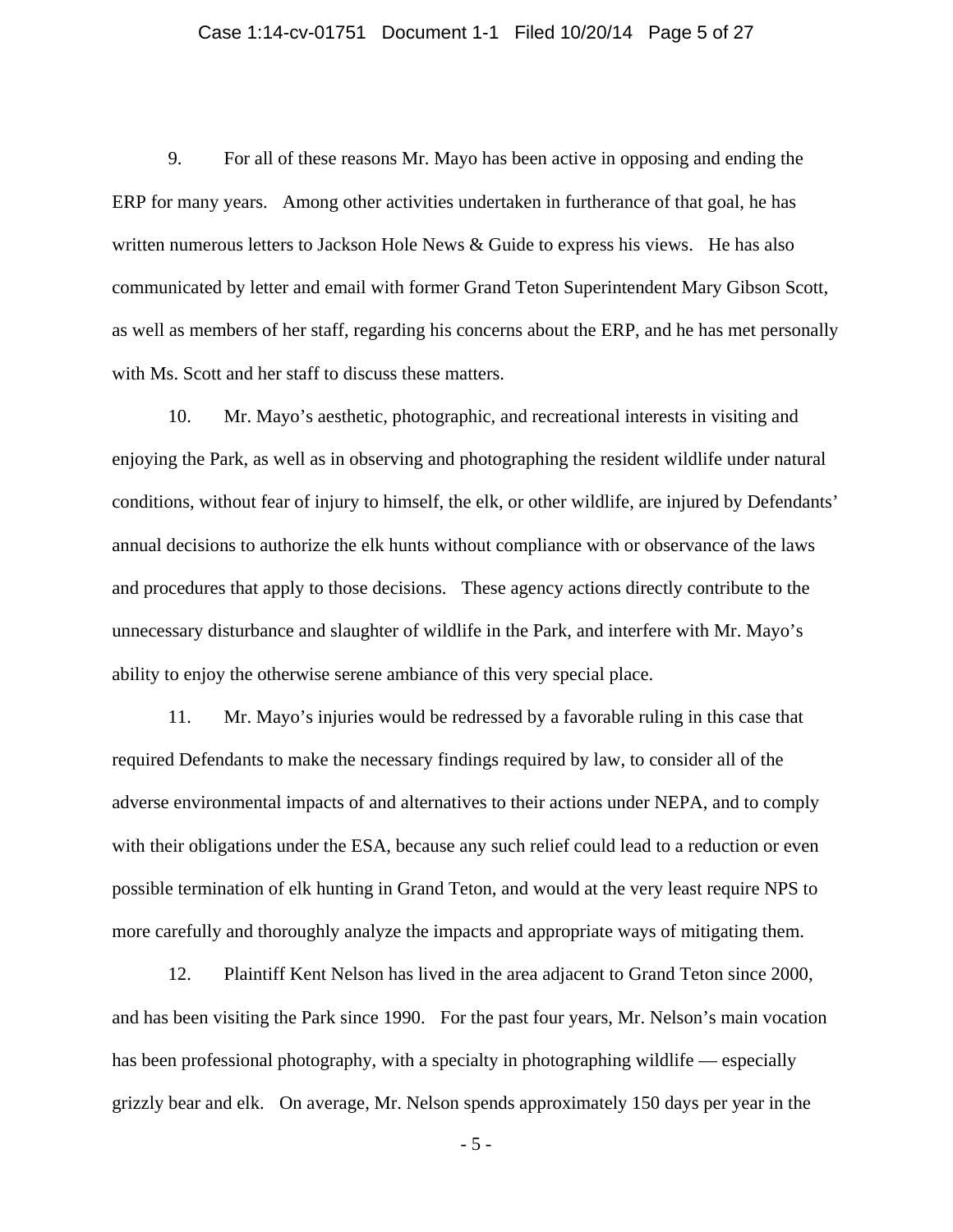#### Case 1:14-cv-01751 Document 1-1 Filed 10/20/14 Page 6 of 27

Park, and, over the past several years, he has taken tens of thousands of photographs of resident wildlife. He actively maintains a website documenting his work and experiences in the Park.

 13. Mr. Nelson takes particular pleasure in observing and photographing wildlife under natural and undisturbed circumstances, and he finds that the elk hunt negatively affects the wildlife's behavior in significant ways. For example, he is fascinated by elk rutting behavior, and wishes he were able to capture more images of male elk bugling to their "harems" of female elk. Although the sound itself cannot be photographed, the silhouette of a large dominant male whose breath has condensed in a cloud upon colliding with the crisp, autumn air, is a prize Mr. Nelson and other photography enthusiasts cherish. Unfortunately, because the elk are so frightened by the hunt, and because they are racing to reach a safe zone where they cannot be killed, much of their distinctive mating behavior is severely curtailed and, as such, Mr. Nelson's ability to successfully capture in his photographs the true natural essence of these beautiful creatures is hampered by the hunts. In addition, as a result of the annual hunts, the elk in Grand Teton retain their skittishness year-round, particularly when compared with those in Yellowstone National Park where no hunting is permitted, and this increased skittishness of the animals in Grant Teton impairs Mr. Nelson's ability to photograph the elk even outside of hunting season.

 14. Mr. Nelson fears for his personal safety while in the Park as a result of the annual hunts. In his experience, poor marksmanship is common, as is unruly behavior from ERP participants. Mr. Nelson finds it especially anxiety-provoking to travel via either of the two Park roads during the time period of the annual hunts when, like the elk, he must run a gauntlet through hunters who are lined up pickup-to-pickup, waiting for elk to pass through. Like Mr. Mayo, he has witnessed elk cruelly wounded by shots taken wildly into large packs of animals,

- 6 -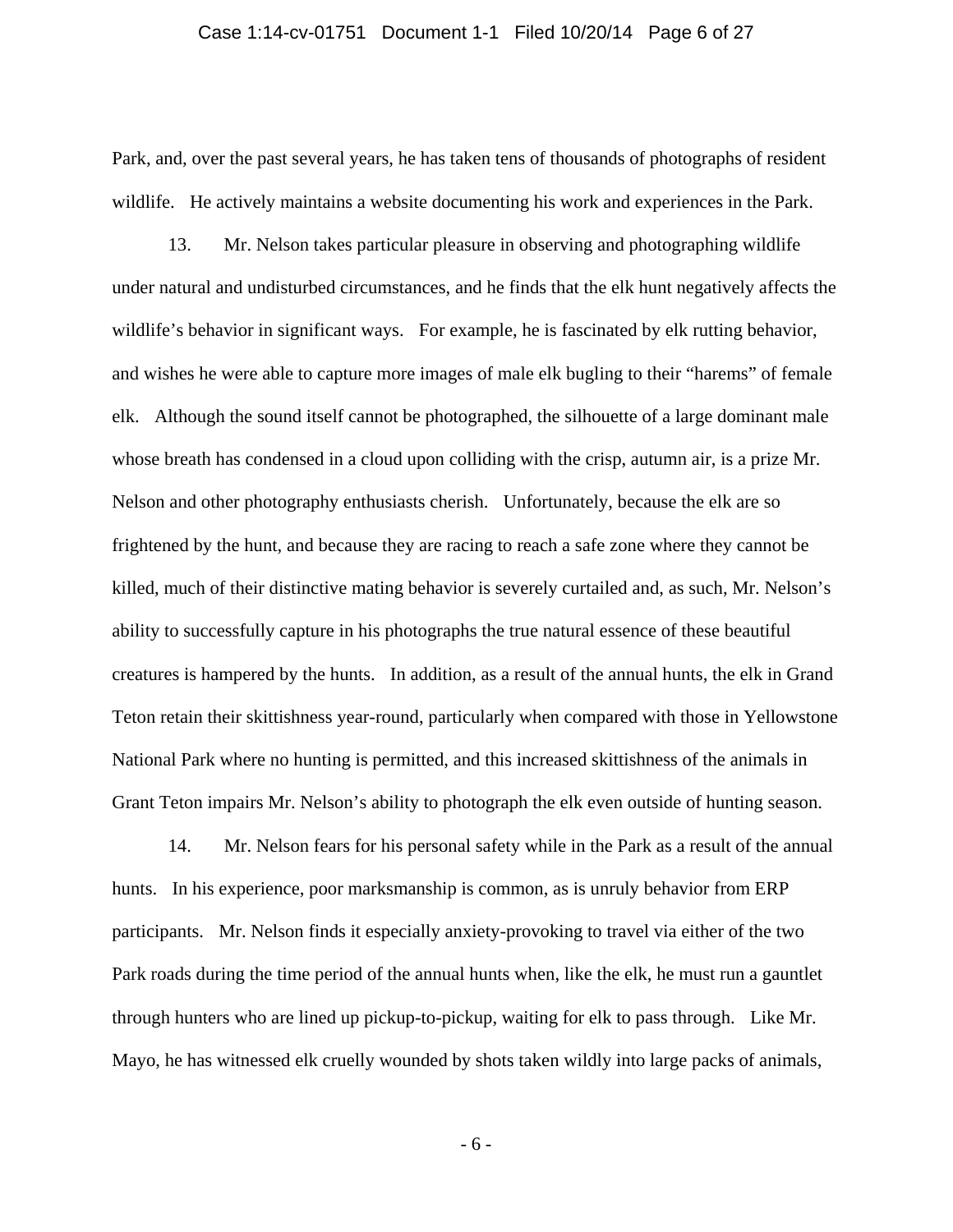#### Case 1:14-cv-01751 Document 1-1 Filed 10/20/14 Page 7 of 27

and such experiences greatly impair his enjoyment of the elk herd as well as Grand Teton as a whole.

 15. Mr. Nelson's aesthetic, professional, recreational, and other interests in visiting the Park to observe, enjoy, and photograph its natural beauty and wildlife — free from fear that he will himself be injured, or that he will witness unnecessary harm and injury inflicted upon the Park's resident wildlife — are impaired by Defendants' annual decisions authorizing the elk hunt without compliance with the laws or observance of the procedures that apply to those decisions.

 16. Mr. Nelson's interests in observing and photographing grizzly bears in Grand Teton are also injured by Defendants' actions, including because the hunts increase the risk of human-bear conflicts which in turn result in grizzly bears being shot, and a diminution of the number of bears he can observe and photograph.

 17. Mr. Nelson's injuries would be redressed by a favorable ruling in this case that required Defendants to make the necessary findings required by law and to consider all of the adverse environmental impacts of and alternatives to these actions, and that required NPS and the FWS to comply with their obligations under the ESA, because any such relief could lead to a reduction or even possible termination of elk hunting in Grand Teton and at the very least would require Defendants to more thoroughly and comprehensively consider the impacts of their actions and appropriate ways of mitigating those impacts.

18. Defendant Jarvis is the Director of NPS and is directly responsible for the supervision, management, and control of the units of the National Park System, including Grand Teton. Accordingly, he is ultimately responsible for the NPS's decisions challenged in this action.

- 7 -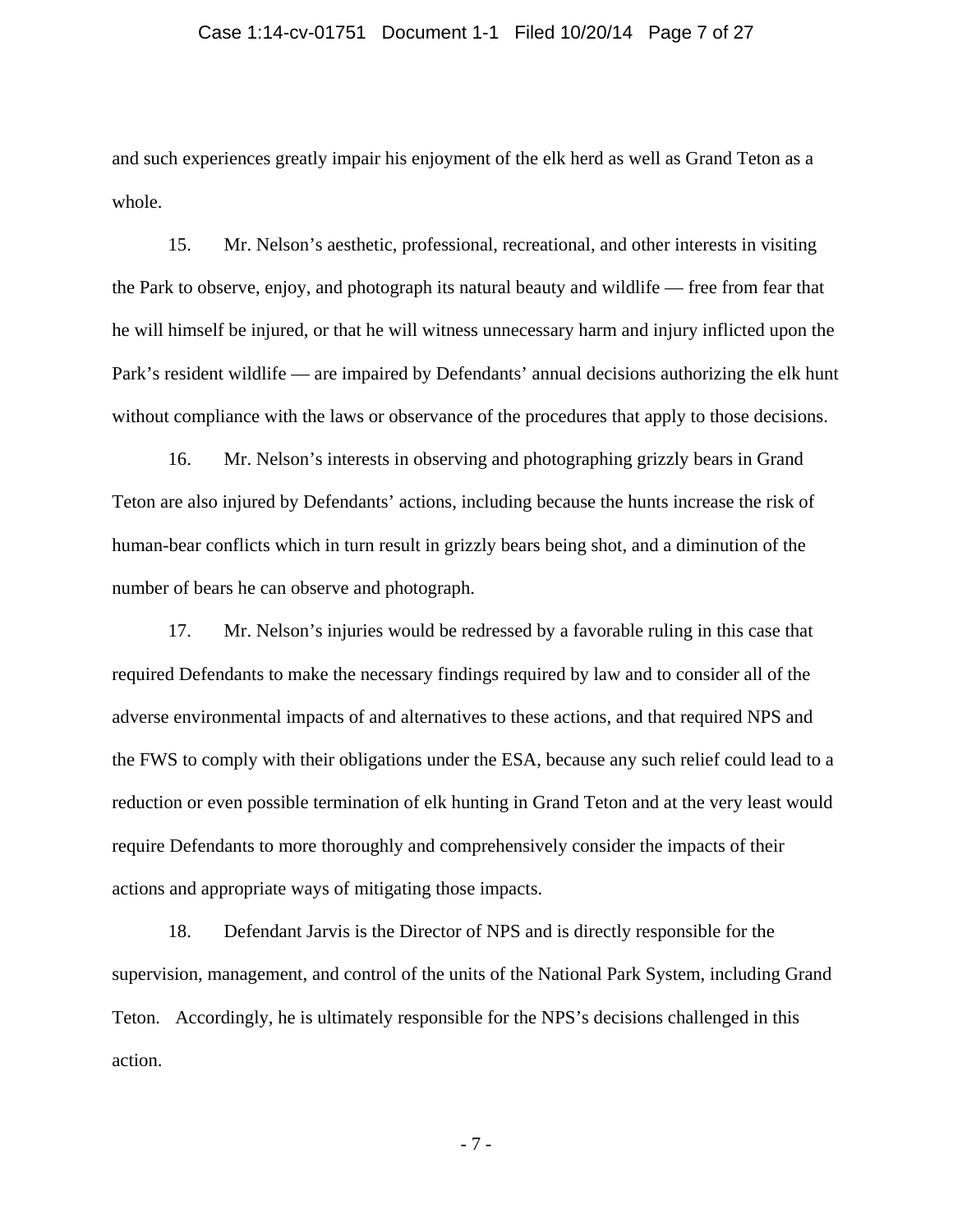19. Defendant Ashe is the Director of the U.S. FWS and is ultimately responsible for the FWS's compliance with the ESA.

20. Defendant Jewell is the Secretary of the Interior and is ultimately responsible for overseeing the work of both the NPS and the FWS, which are agencies within the Department of the Interior.

### **STATUTORY AND REGULATORY FRAMEWORK**

### **A. The Grand Teton National Park Act**

 21. In 1950, Congress enacted legislation designating Grand Teton National Park in its present form as a unit of the National Park System. 16 U.S.C. § 406d-1 et seq. ("Grand Teton Act"). The statute provides that "[t]he Wyoming Game and Fish Commission ["WGFC"] and the National Park Service shall devise, from technical information and other pertinent data assembled or produced by necessary field studies or investigations . . . and recommend to the Secretary of the Interior and the Governor of Wyoming for their joint approval, a program to insure the permanent conservation of the elk within the Grand Teton National Park." *Id.* §  $673c(a)$ . The statute further provides that "[s]uch program shall include the controlled reduction of elk in such park, by hunters licensed by the State of Wyoming and deputized as rangers by the Secretary of the Interior, when it is found *necessary for the purpose of proper management and protection of the elk*." *Id.* at § 673c(b) (emphasis added).

 22. The joint recommendation made to the Secretary of the Interior is to be made "[a]t least once a year between February 1 and April 1." *Id.* The "yearly plan recommended by the" NPS and WGFC "shall become effective when approved by the Secretary of the Interior and the Governor of Wyoming," and thereafter NPS must issue "such appropriate orders and regulations as are necessary to carry out those portions of the approved plan" that falls within NPS's

- 8 -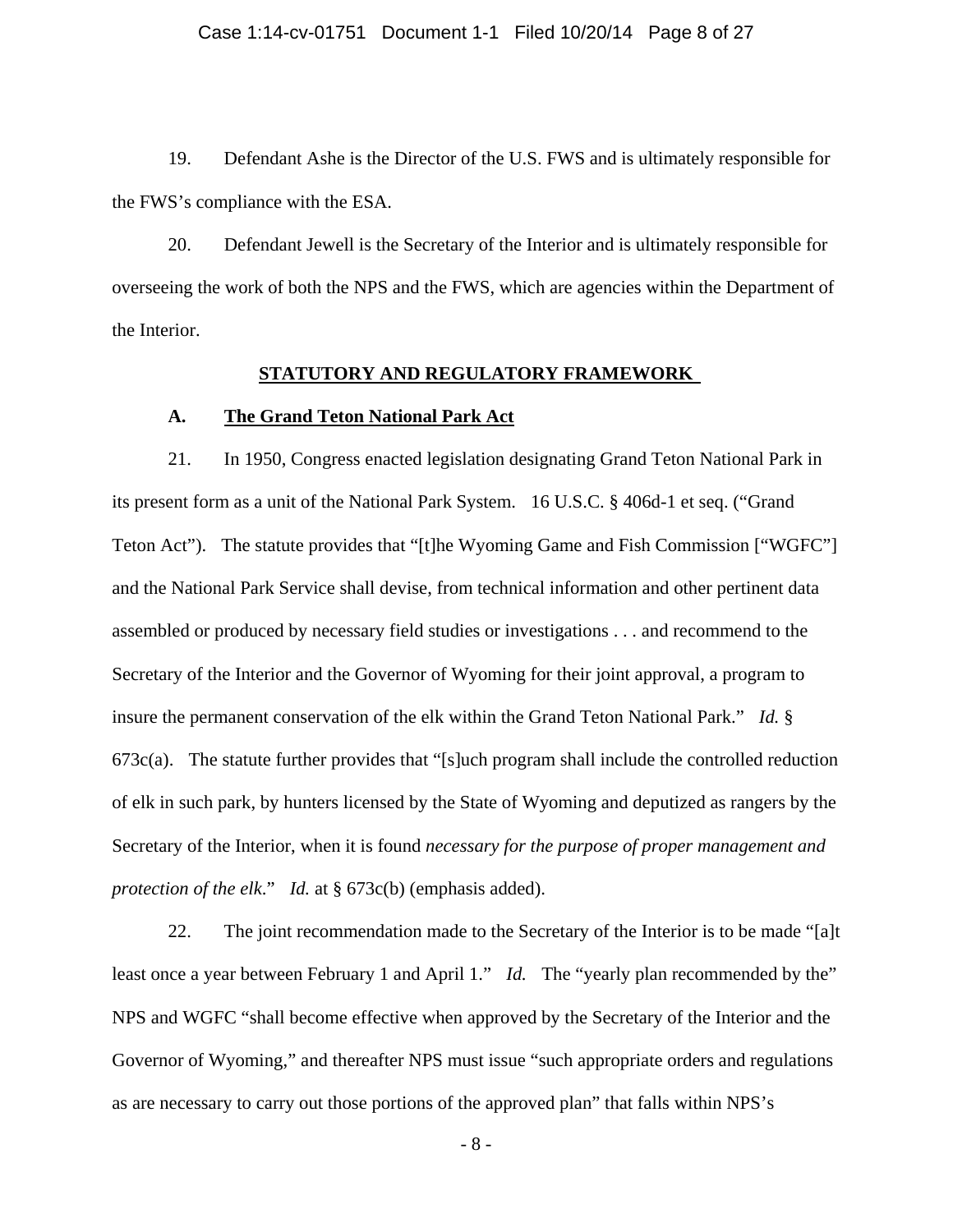### Case 1:14-cv-01751 Document 1-1 Filed 10/20/14 Page 9 of 27

jurisdiction. *Id*. "[I]f and when a reduction in the number of elk" is incorporated into a plan in any particular year, then "orders" enumerating the list of "qualified and experienced hunters" for that year must be issued "on or before July 1 of that year . . . ." *Id*.

### **B. The National Park Service Organic Act.**

 23. Congress created the NPS in 1916 to "promote and regulate" the public use of our national parks "by such means and measures" as are necessary to conform to the "fundamental purpose" of the parks, which is to "conserve the scenery and the natural and historic objects and the wild life therein and *to provide for the enjoyment of the same in such manner and by such means as will leave them unimpaired for the enjoyment of future generations*." 16 U.S.C. § 1 (the "Organic Act") (emphasis added). Pursuant to this provision, when NPS authorizes activities in a national park it must make what is referred to as a "non-impairment" determination – i.e., it must ensure that such activities will not impair the public's ability to enjoy the park or its wildlife.

 24. NPS's Management Policies provide that where certain activities are "authorized uses" in a particular national park, "park managers have the discretionary authority to allow and manage" such uses, "*provided that the use will not cause impairment or unacceptable impacts*." NPS Management Policies (2006), § 1.4.3.1 (emphasis added).

 25. NPS has acknowledged that § 1.4 of its Management Policies serves as NPS's official interpretation of the Organic Act and is therefore enforceable against the agency.

 26 NPS has also acknowledged that the reduction of elk through hunting is not mandatory under the Grand Teton Act but, rather, is a discretionary determination that NPS makes on a yearly basis. *See* NPS Response to Comments, 2007 Final Bison and Elk Management Plan and Environmental Impact Statement.

- 9 -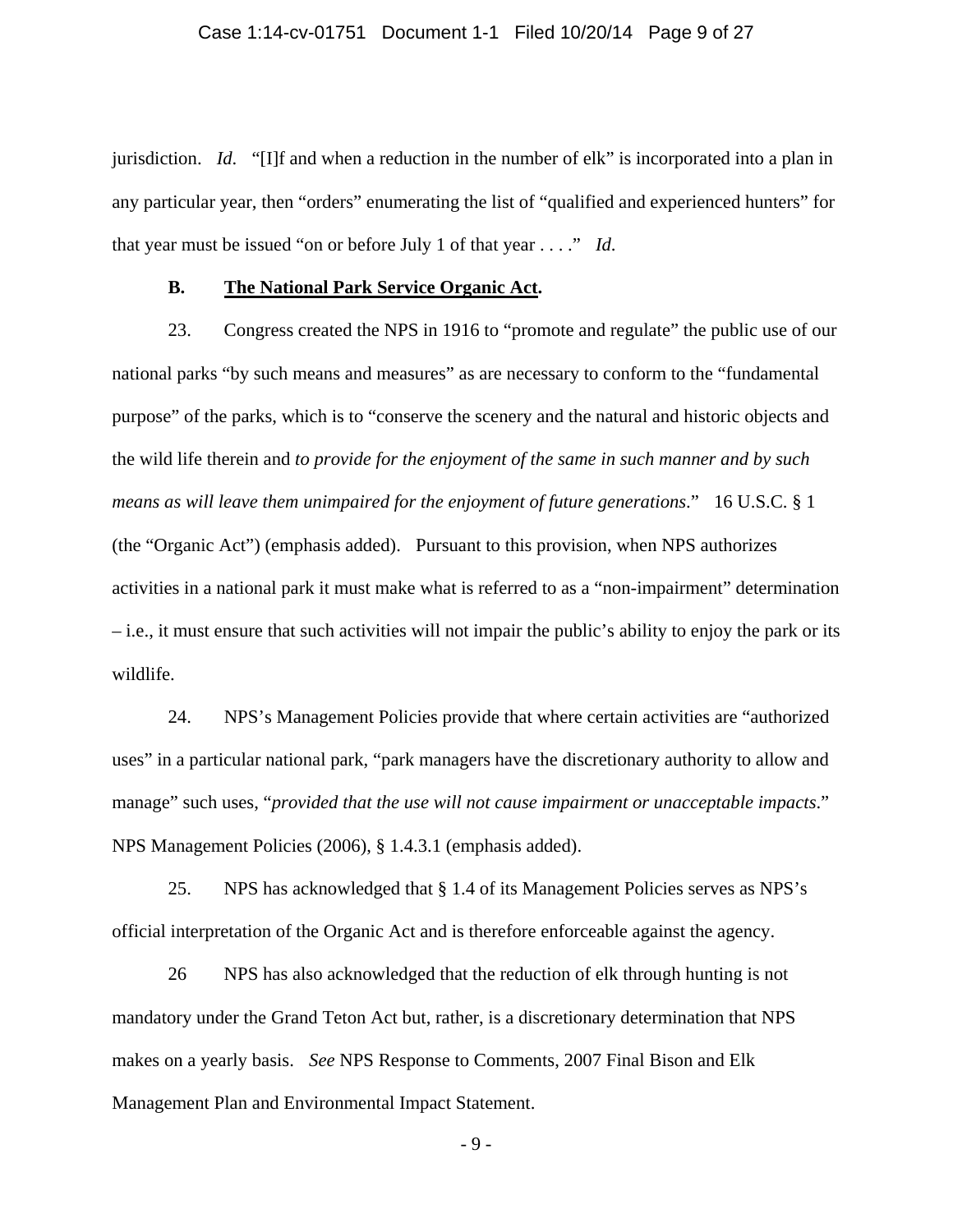27. Before authorizing a hunt of elk in Grand Teton, NPS must make a nonimpairment finding pursuant to Section 3 of the Organic Act.

## **C. The National Environmental Policy Act**

 28. NEPA is the "basic national charter for protection of the environment." 40 C.F.R. § 1500.1. Its purposes are to "help public officials make decisions that are based on understanding of environmental consequences, and to take actions that protect, restore, and enhance the environment," and to "insure that environmental information is available to public officials and citizens before decisions are made and before actions are taken." *Id*. §§ 1500.1(b) - (c).

 29. The Council on Environmental Quality ("CEQ") — an agency within the Executive Office of the President — has promulgated regulations implementing NEPA, see 40 C.F.R. §§ 1500-1508, which are "binding on all federal agencies." Id. § 1500.3.

 30. To accomplish its underlying goals, NEPA requires federal agencies to prepare a "detailed statement" regarding all "major federal actions significantly affecting the quality of the human environment." 42 U.S.C. § 4332(c). This statement — known as an Environmental Impact Statement ("EIS") — must describe (1) the "environmental impact of the proposed action," (2) any "adverse or environmental effects which cannot be avoided should the proposal be implemented," (3) "alternatives to the proposed action," (4) "the relationship between local short-term uses of man's environment and the maintenance and enhancement of long-term productivity," and (5) any "irreversible or irretrievable commitment of resources which would be involved in the proposed action should it be implemented." 42 U.S.C. § 4332. NEPA further provides that agencies "shall . . . study, develop, and describe appropriate alternatives to

- 10 -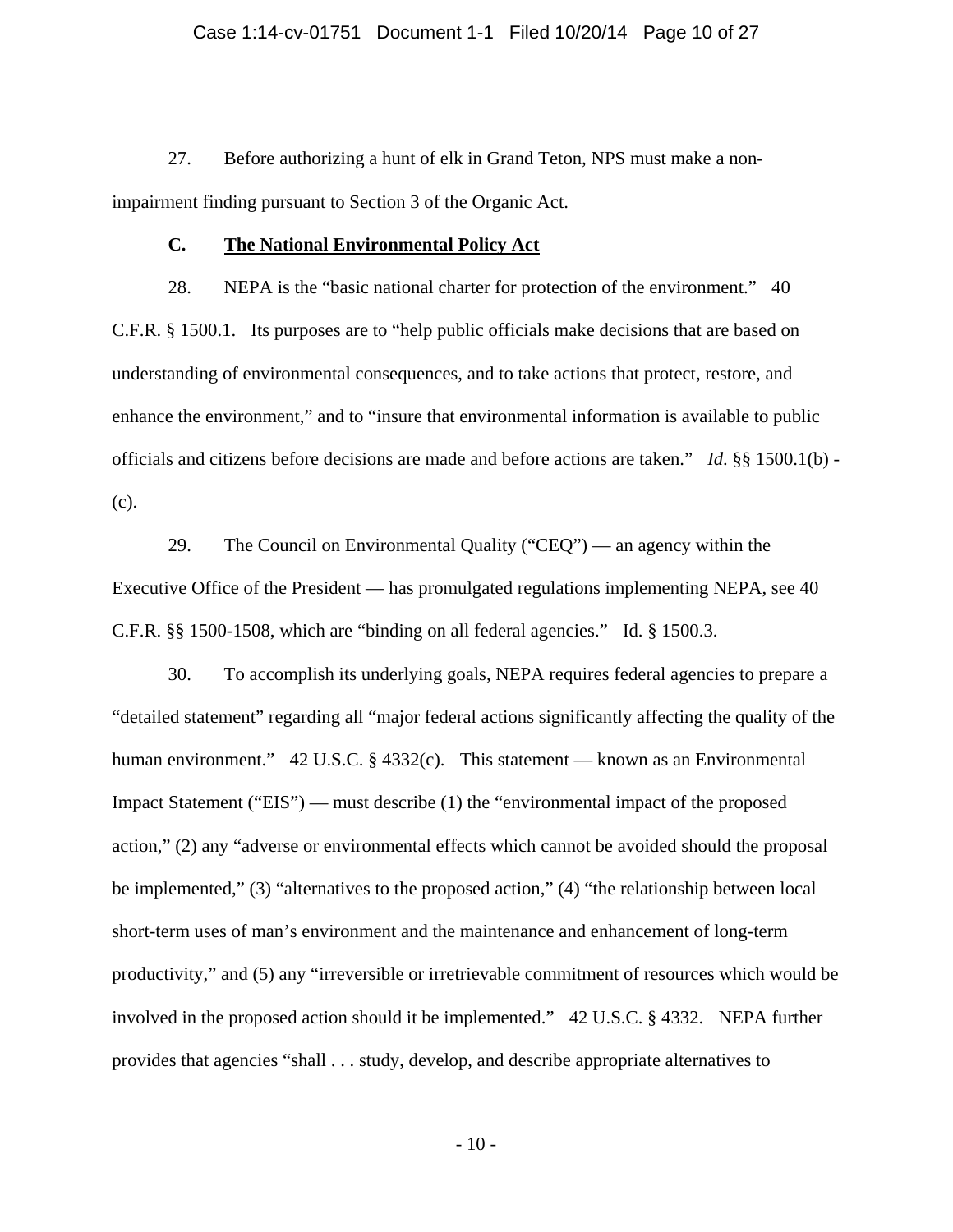### Case 1:14-cv-01751 Document 1-1 Filed 10/20/14 Page 11 of 27

recommended courses of action in any proposal which involves unresolved conflicts concerning alternative uses of available resources." *Id*. § 4332(2)(E).

 31. When it is not clear whether a proposed action will significantly affect the environment, and thus require the preparation of an EIS, CEQ regulations direct the agency to prepare an Environmental Assessment ("EA"), 40 C.F.R. § 1501.4, which must "provide sufficient evidence and analysis" to support the agency's decision whether or not to prepare an EIS. *Id.* § 1508.9(a). In preparing EISs and EAs, and in otherwise implementing NEPA, federal agencies shall "[m]ake diligent efforts to involve the public*." Id.* § 1506.6(a).

 32. NEPA imposes a continuing obligation on federal agencies to prepare supplemental EAs or EISs when the agency makes "substantial changes in the proposed action that are relevant to environmental concerns" or if "there are significant new circumstances or information relevant to environmental concerns and bearing on the proposed action or its impacts." *Id*. § 1502.9(c).

 33. The CEQ regulations further provide that federal agencies "shall to the fullest extent possible . . . encourage and facilitate public involvement in decisions which affect the quality of the human environment." 40 C.F.R. § 1500.2. Further, the discovery of significant new circumstances or information must be made "available to public officials and citizens before decisions are made and before actions are taken," because "public scrutiny [is] essential to implementing NEPA." *Id*. § 1500.1(b).

## **D. The Endangered Species Act**

 34. Congress enacted the ESA to ensure that "the ecosystems upon which endangered species and threatened species depend [are] conserved, [and] to provide a program for the conservation of such endangered species and threatened species." 16 U.S.C. § 1531.

- 11 -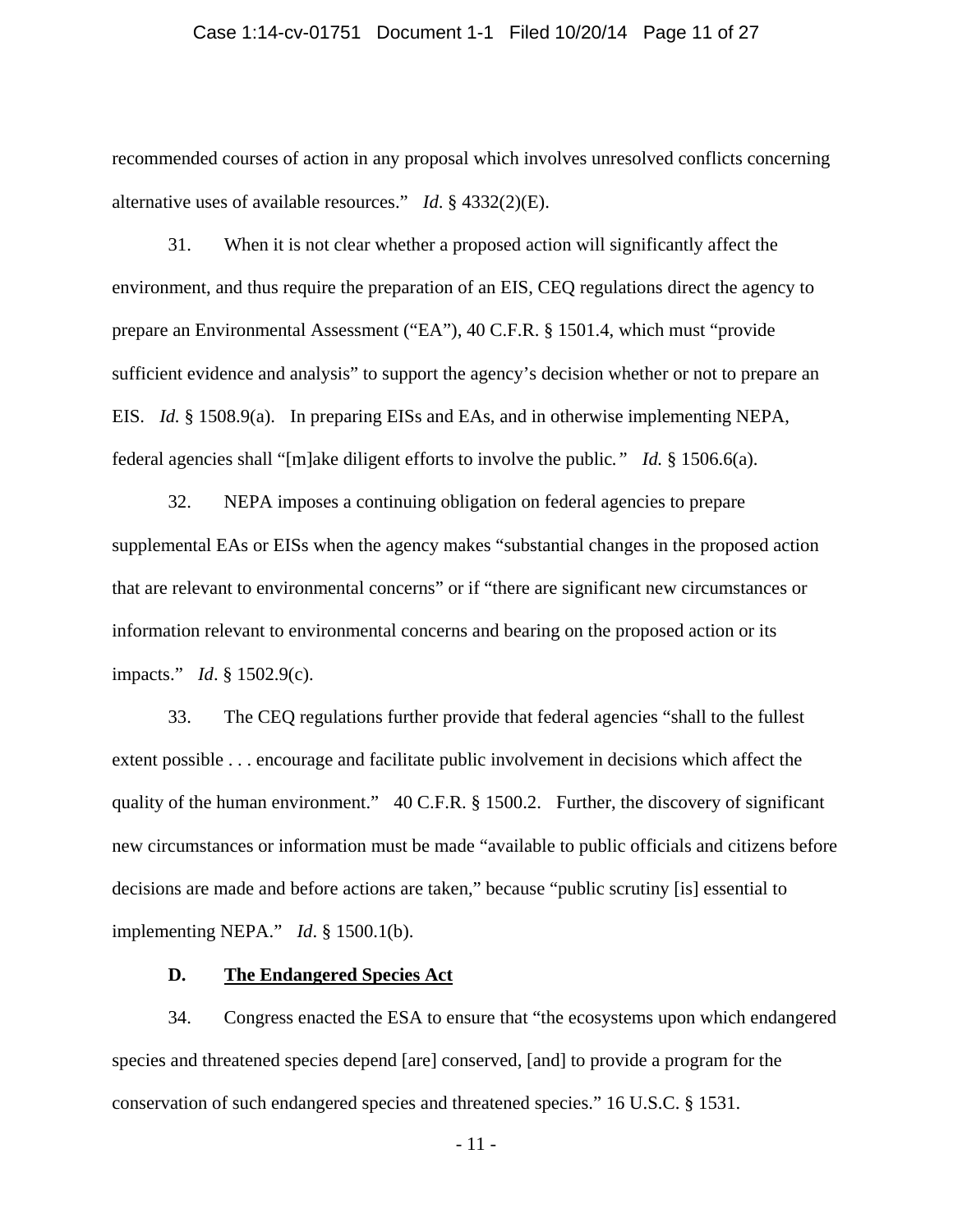#### Case 1:14-cv-01751 Document 1-1 Filed 10/20/14 Page 12 of 27

 35. An endangered species is one that is presently "in danger of extinction throughout all or a significant portion of its range," and a threatened species is one that "is likely to become an endangered species within the foreseeable future." 16 U.S.C. §§ 1532(6), (20).

 36. Section 9 of the ESA prohibits any person from "taking" any member of an endangered species, 16 U.S.C. § 1538(a), and that prohibition has been extended by regulation to the taking of any "threatened" species as well. 50 C.F.R. § 17.32.The term "take" is defined broadly, and means "to harass, harm, pursue, hunt, wound, kill, trap, capture, or collect." 16 U.S.C. § 1532(19). The FWS has further defined the term "harass" to include "an intentional or negligent act or omission which creates the likelihood of injury to wildlife by annoying it to such an extent as to significantly disrupt normal behavioral patterns, including breeding, feeding, or sheltering." 50 C.F.R. § 17.3.

 37. Section 7 requires all federal agencies to "insure that any action authorized, funded, or carried out by such agency . . . is not likely to jeopardize the continued existence of any endangered species or threatened species." *Id*. § 1536(a)(2). To carry out this obligation, the "action agency" must formally "consult" with the FWS before the action agency undertakes an action that may affect listed species. 50 C.F.R. § 402.14. Such consultation, which must be based on the "best scientific and commercial data available," 16 U.S.C. § 1536(a)(2), culminates in a Biological Opinion by the FWS assessing whether the action is likely to jeopardize the continued existence of the species – in which case the action may not go forward. If the FWS concludes that the proposed action is not likely to jeopardize the continued existence of the species, FWS issues a "written statement" — known as an "incidental take statement" ("ITS") specifying the amount of "incidental take" of an endangered or threatened species that is permitted. 16 U.S.C. § 1536(b)(4). The ITS also provides those "reasonable and prudent

- 12 -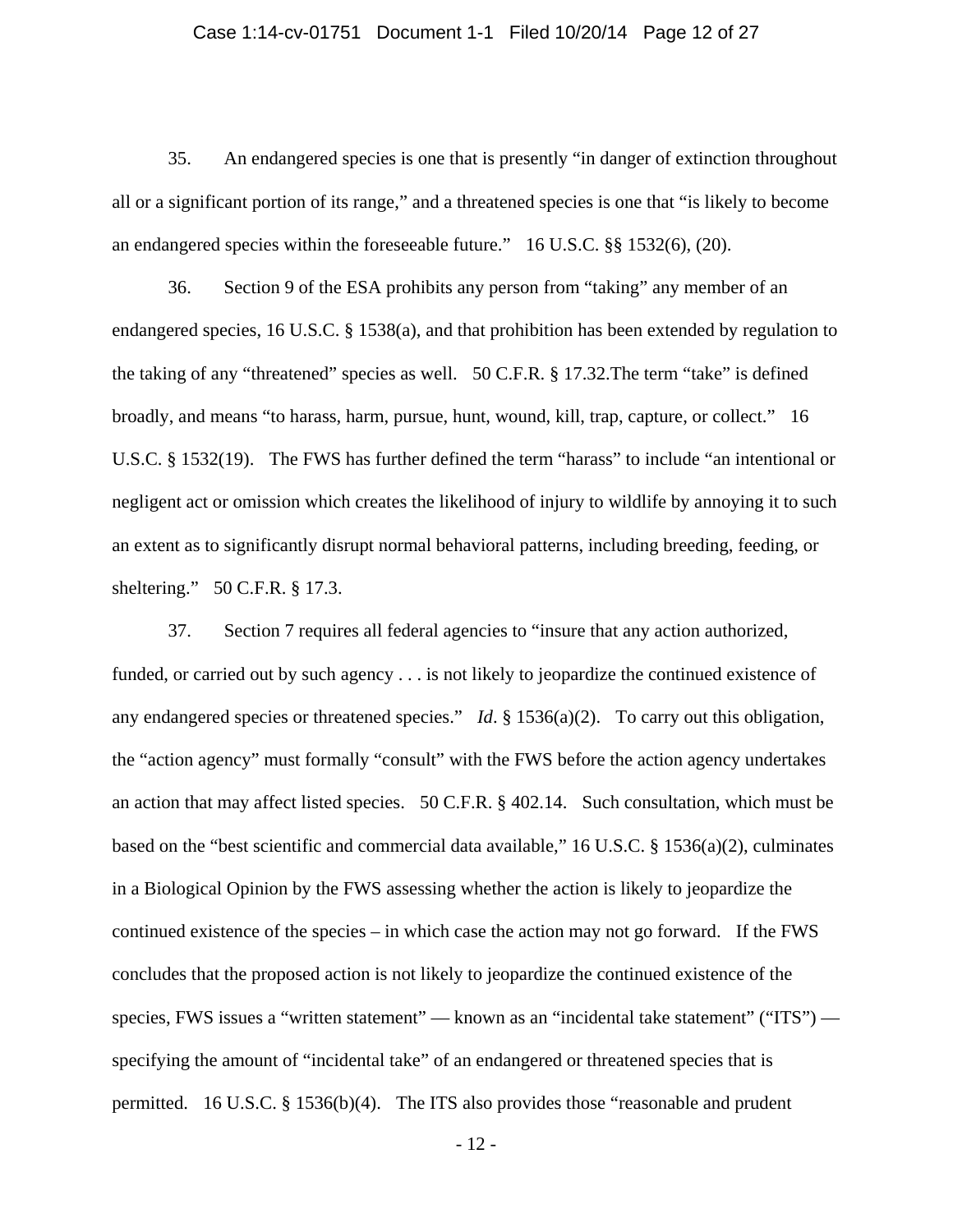#### Case 1:14-cv-01751 Document 1-1 Filed 10/20/14 Page 13 of 27

measures" — along with implementing "terms and conditions" — that the FWS "considers necessary or appropriate to minimize" the impact on the species, *id.* — e.g. to insure that the action does not exceed the amount of take that has been authorized.

 38. Reinitiation of formal consultation "is required and shall be requested by the Federal agency or by the [FWS], where discretionary Federal involvement or control over the action has been retained or is authorized by law," and "the amount or extent of taking specified in the [ITS]" is exceeded, or "new information reveals effects of the action that may affect listed species . . . in a manner or to an extent not previously considered." 50 C.F.R. § 402.16.

#### **FACTS GIVING RISE TO PLAINTIFFS' CLAIMS**

#### **A. Background Relevant To The Actions And Omissions Under Review**

 39. Grand Teton National Park was established "to protect the scenic and geological values of the Teton Range and Jackson Hole, and to perpetuate the park's indigenous plant and animal life." 1976 Master Plan for Grand Teton, at 3. The Park's "impressive array of wildlife" includes moose, sheep, pronghorns, black bears, grizzly bears, coyotes, bison, birds, and fish, as well as "[s]izeable bands of elk [that] appear routinely throughout the visitor season in certain easily accessible areas[.]" *Id.* at 9. While all of the Park's wildlife is of considerable "scientific interest, and is worthy of protection on its own merit," to many "park visitors its real significance lies in the excitement they feel when spotting a band of elk . . . [or] hearing the indescribable sound of elk bugling on a crisp fall day." *Id*. at 10. Together with Yellowstone National Park, Grand Teton comprises "the strategic core of a vast upland wilderness, which is held almost exclusively within Federal ownership . . . [and which] rivals Alaska in its wilderness qualities and its variety and number of large mammals." *Id*. at 12.

- 13 -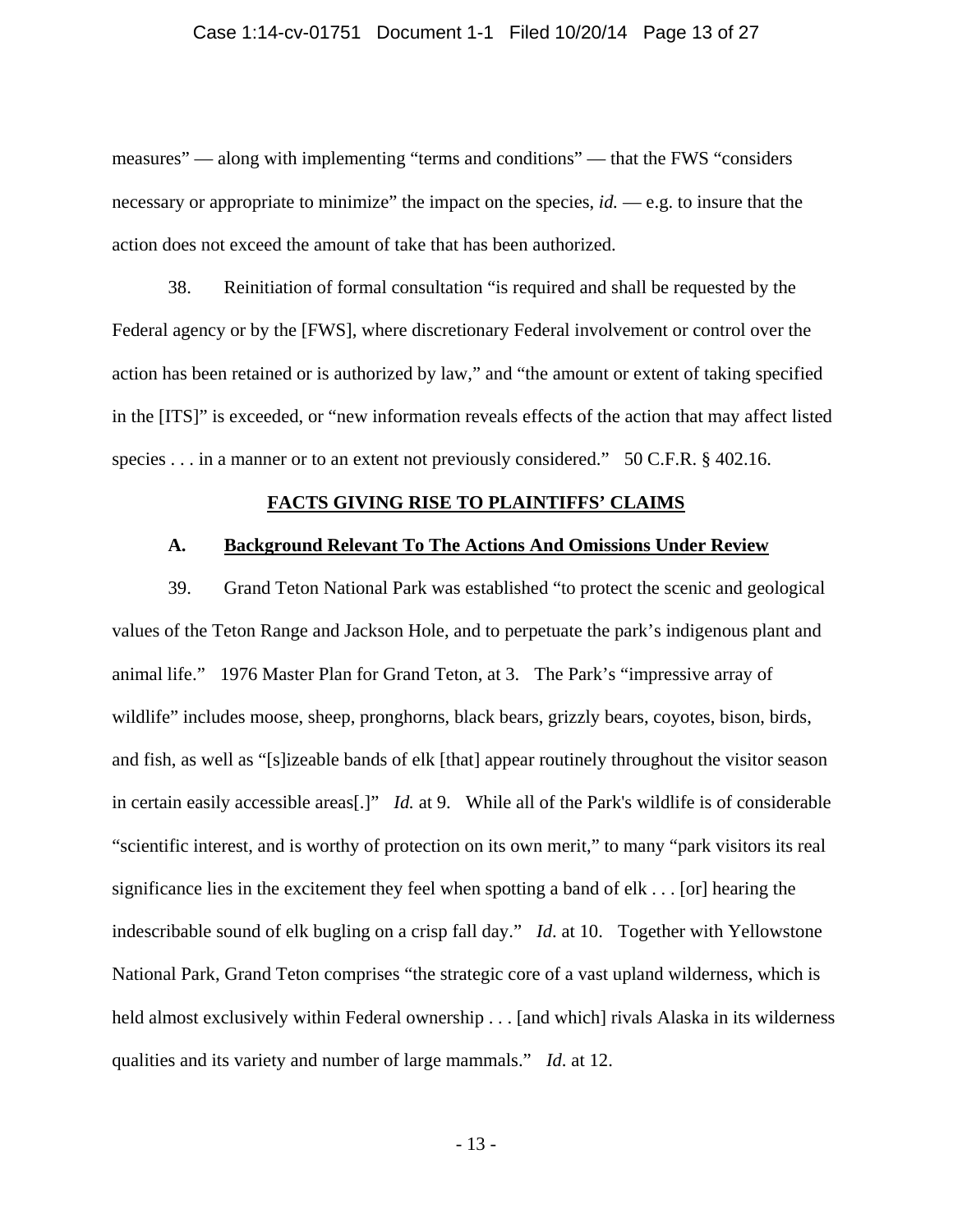#### Case 1:14-cv-01751 Document 1-1 Filed 10/20/14 Page 14 of 27

 40. In its 1976 Master Plan for Grand Teton, NPS stressed the importance of implementing "management practices that take the lead in reducing degradation of resources," *id*. at 24, including the development of "elk management programs . . . aimed at ultimately *eliminating the necessity for a public elk-reduction program on lands within Grand Teton National Park*," *id.* at 32 (emphasis added). Through such actions NPS sought to "perpetuat [e] the indigenous plant and animal" life "in a condition of *as nearly natural dynamic equilibrium as is feasible" and to "display wildlife under conditions that are natural and unrestrained*." *Id*. (emphasis added).

 41. Around the turn of the last century, a series of severe winters in Wyoming strained the elk populations and spurred the people living in Jackson to save the elk by feeding them. When Congress created the National Elk Refuge ("Refuge") in 1912, the federal government — now the FWS, which is responsible for administering the Refuge — continued this practice, which became known as the "supplemental feeding program."

 42. For roughly seventy days each winter, approximately 7,000 - 8,000 elk and 1000 bison are drawn daily to this supplemental feeding provided on the Refuge.

 43. For years, both NPS and the FWS have known that the practice of supplemental feeding causes significant problems for the wildlife on both the Refuge and adjacent Grand Teton. According to the Department of the Interior — the parent agency for both NPS and the FWS — supplemental feeding leads to a seasonal concentration of elk and bison which is "an unnatural situation that has contributed to . . . an increased risk of potentially major outbreaks of exotic diseases," including brucellosis, and "damage to and loss of habitat." Final Bison and Elk Management Plan and Environmental Impact Statement for the National Elk Refuge/Grand Teton National Park (2007) ("2007 Management Plan"), at vi. As the Department of the Interior

- 14 -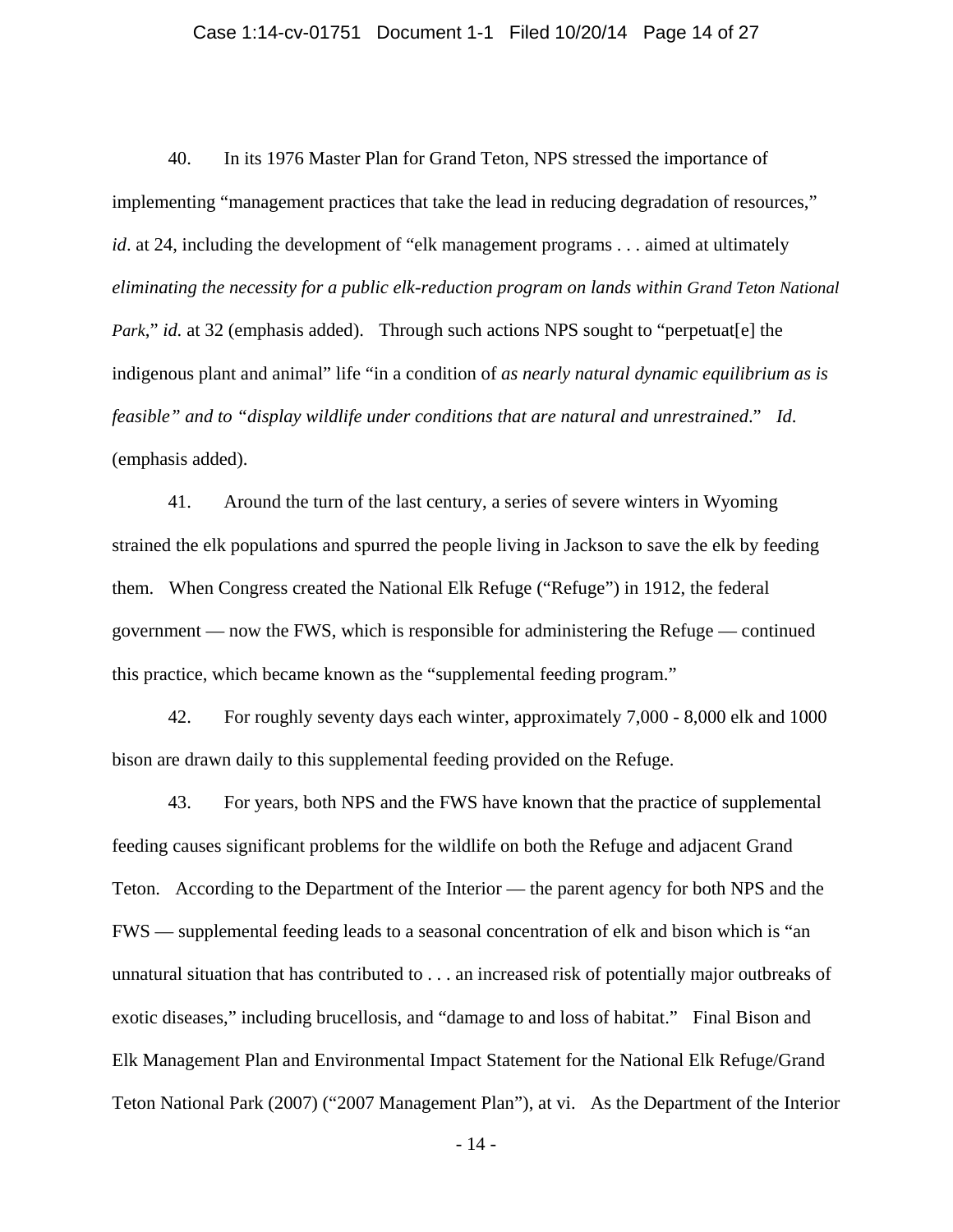### Case 1:14-cv-01751 Document 1-1 Filed 10/20/14 Page 15 of 27

has also recognized, this risk poses an existential threat to the elk and bison and puts the very purpose of the Refuge at jeopardy. *Id.* at 9; *see also Defenders of Wildlife v. Salazar*, 651 F.3d 112, 114 (D.C. Cir. 2011).

 44. The supplemental feeding program also artificially increases the number of elk that would otherwise be in the area, which in turn has become the justification NPS employs to allow the killing of elk each year via the ERP.

 45. In 2005, in response to a judicial decision in this court that NPS and the FWS had violated NEPA by failing to consider the impact of the supplemental feeding program in *increasing* the number of bison present in the area before allowing bison to be killed because of the purported threat they posed in exposing cattle to brucellosis, *see Fund for Animals v. Clark*, 27 F. Supp. 2d 8 (D.D.C. 1998), the agencies issued a Draft EIS ("DEIS") addressing management of the bison and elk via supplemental feeding.

 46. The 2005 DEIS evaluated six alternative approaches, two of which provided for elimination of supplemental elk feeding on the Elk Refuge (via different time-lines), and the concomitant eventual cessation of the ERP in Grand Teton because "eliminating winter feeding on the refuge *would negate the need for hunting elk* [in the Park]." 2005 DEIS at 83 n. 4 (emphasis added). All of the alternatives under consideration were "based on the assumption that the Jackson elk herd objective, as determined by the Wyoming Game and Fish Department ["WGFD]), *remains 11,*029," Bison and Elk Management Planning Update #7 (Summer 2005) at 3 (emphasis added), although no biological basis was provided to support that "objective," which was first set in the 1980s or earlier, beyond the fact that it had been "determined" by WGFD.

 47. The subsequent 2007 Final Bison and Elk Management Plan adopted by NPS and the FWS was challenged in this court on the grounds that it failed to specify a particular date by

- 15 -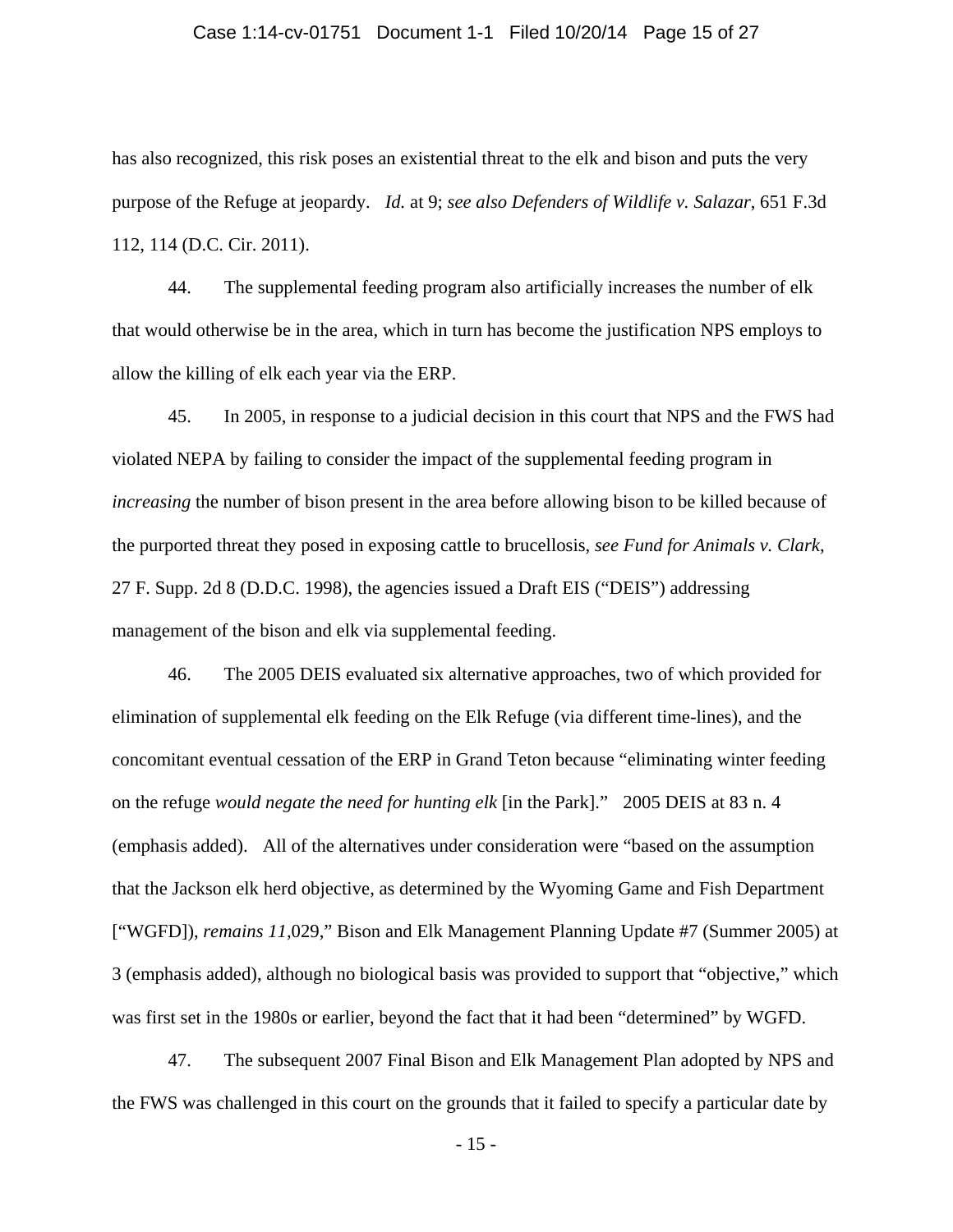#### Case 1:14-cv-01751 Document 1-1 Filed 10/20/14 Page 16 of 27

which the admittedly harmful practice of supplemental feeding would be phased out entirely. *See Defenders of Wildlife v. Salazar*, 651 F.3d 112 (D.C. Cir. 2011). In the course of the litigation, the Department of the Interior and the FWS clarified and represented to the courts that although the FWS could not commit to a firm date for ending the supplemental feeding program, it was committed to "phasing out the winter feeding program over a course of the fifteen-year time horizon" beginning with adoption of the 2007 Management Plan. *Defenders of Wildlife v. Salazar*, 698 F. Supp. 2d 141, 147 (D.D.C. 2010). Relying expressly on that clarification and commitment by the Interior Department and the FWS, both this court and D.C. Circuit declined to find that the agency's decision to continue supplemental feeding over the short term was arbitrary and capricious or an abuse of discretion. *See id*; *see also* 651 F.3d at 115, 117 (explaining that the NPS "committed to *abandoning* the practice[,] . . . [and] selected an approach that is geared toward *ending the practice over time*") (emphasis added).

 48. In connection with developing the Bison and Elk Management Plan, NPS and the FWS engaged in formal consultation under Section 7 of the ESA because of the adverse impacts the supplemental feeding program and elk hunt have on the grizzly bear, which is listed as a "threatened" species under the ESA. The subsequent 2007 Biological Opinion ("2007 BiOp") recognized that "[i]solation from human activities is extremely important for bear survival, due to the tendency of grizzly bears to rapidly habituate to human foods," but that "[h]uman-bear interactions [had] been increasing" in the area and that the "greatest increase in [grizzly mortalities in] recent years is self-defense in fall by big game hunters." 2007 BiOp at 11; *see also id*. at 17 (explaining that "[h]unting-related deaths resulting from human-grizzly conflict remain *the most-significant source of known grizzly bear mortality*" in the Greater Yellowstone Ecosystem) (emphasis added). The FWS also recognized that elk "are an important food

- 16 -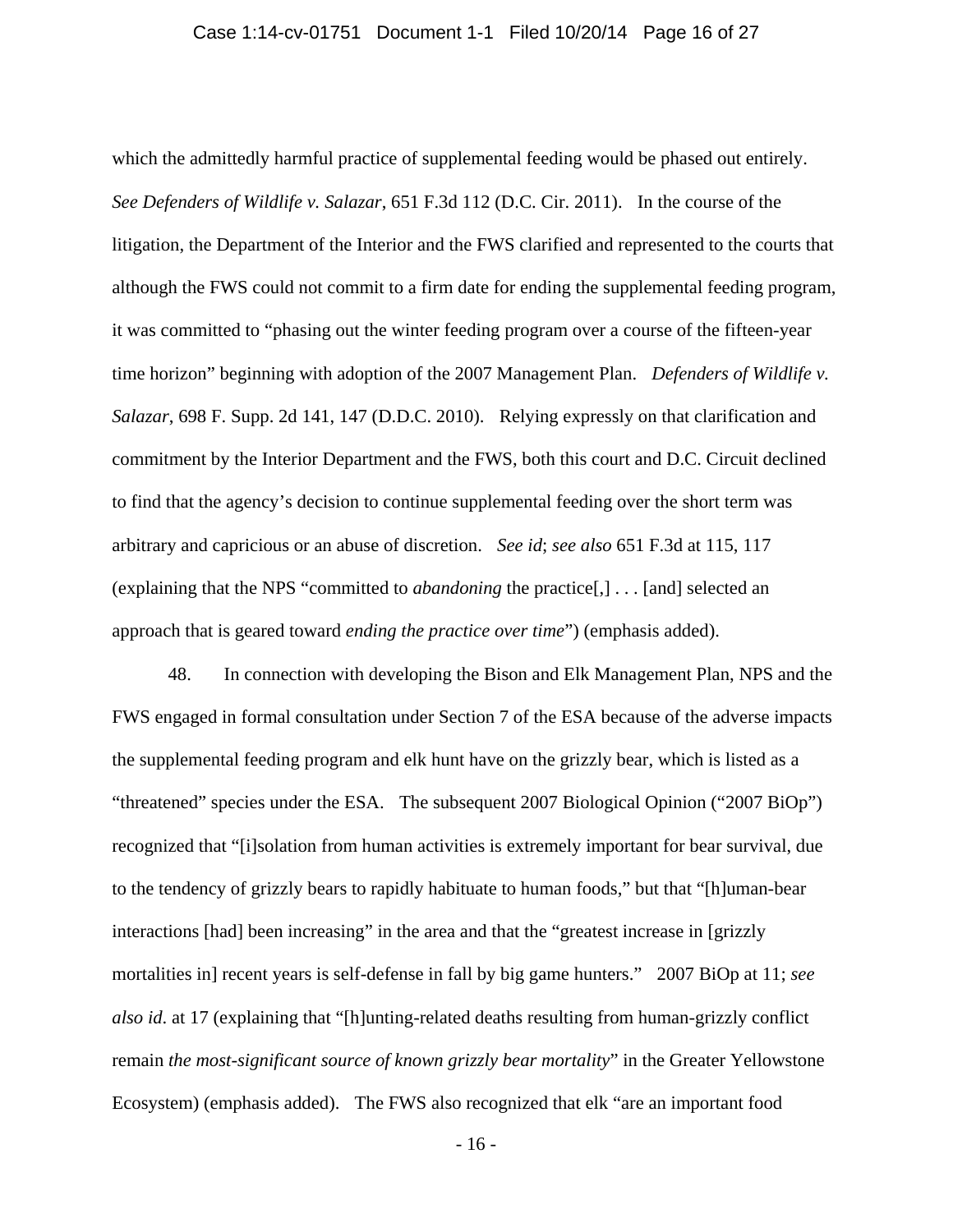#### Case 1:14-cv-01751 Document 1-1 Filed 10/20/14 Page 17 of 27

supply" for grizzly bears, particularly during the winter, and that other traditional food sources, such as whitebark pine, army cutthroat worms, and cutthroat trout, are themselves threatened for various reasons. *Id.* at 11-12.

 49. The 2007 BiOp recognized that Grand Teton represents a significant part of the recovery area for the grizzly bear — i.e., the species needs this habitat in order to recover from its threatened status, and that *"[a]voiding human-caused bear mortality* is a goal of the Grizzly Bear Recovery Plan and *is essential to maintaining a viable grizzly bear population*." *Id.* at 6 (emphasis added) (citation omitted).

 50. Based on the 2007 Management Plan's commitment, as explained by the FWS to this court and the D.C. Circuit, to phase out supplemental feeding and thereby reduce the number of elk that would purportedly need to be killed by hunters, the FWS also stated that over "the long term" of the 15-year Plan, "it is estimated that the number of deputized hunters would decline from an average of 1,600 hunters per year to 773-957" for Grand Teton, *id.* at 4, and that the number of elk that would be killed by hunters would decrease from 480 to 232-287, *id.* at 20.

51. Reasoning that the "proposed action will exacerbate the short-term risk for hunting-related grizzly bear mortality within the Park," *id.* at 25, because it allowed the hunting of elk to continue at the same level as in previous years, the FWS stressed that the "increased risk would be minimal in the long term," *id.* at 24, because of the vast reduction in the number of hunters that will be present in the Park. Accordingly, the FWS set a limit of only one grizzly bear as the permissible incidental "take" in the Park for the 15-year life of the Plan. *Id.* at 25. The only "reasonable and prudent measure" required to insure that this limit was not exceeded was the "education of hunters." *Id.* at 26. However the FWS also made clear that "[i]f, during the course of the action, this level of incidental take is reached, such incidental take represents

- 17 -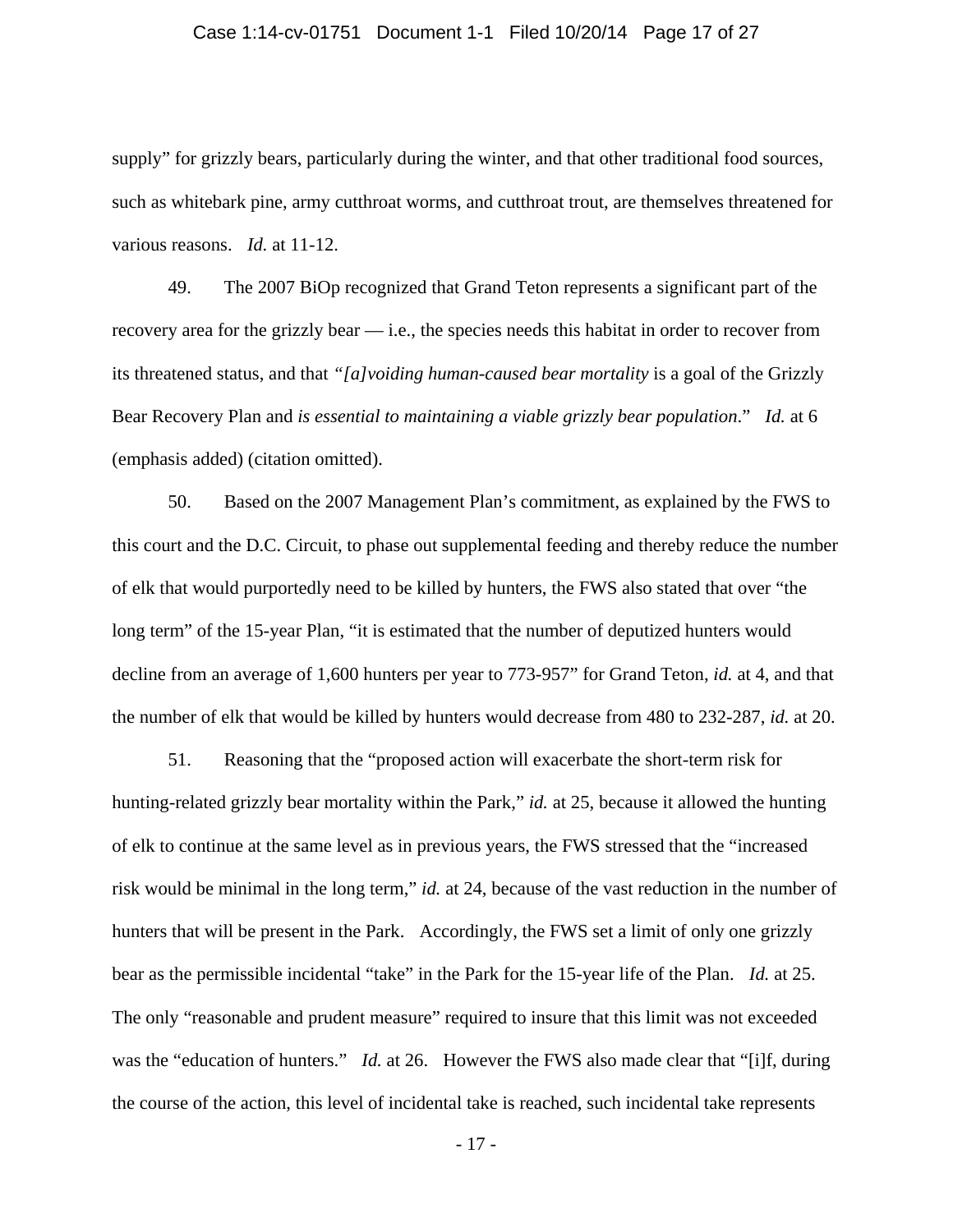#### Case 1:14-cv-01751 Document 1-1 Filed 10/20/14 Page 18 of 27

new information requiring re-initiation of consultation and review of the reasonable and prudent measures provided." *Id.*

#### **B. Recent Events Giving Rise To Plaintiffs' Claims**

 52. On Thanksgiving day in November, 2012, a group of three hunters, deputized under the ERP, shot and killed an adult male grizzly bear in Grand Teton. Prompted by this incident, NPS sent a request to the FWS to reinitiate formal consultation under Section 7 of the ESA.

 53. In response, on September 13, 2013, the FWS issued an "Addendum" to the 2007 BiOp, along with an updated incidental take statement ("ITS"), which authorized the take of "*up to 4 additional grizzly bears in the Park* and 2 grizzly bears on the Refuge . . . during the remaining 9 years this biological opinion is valid." Memo from FWS Field Supervisor to Park Superintendent (Sept. 13, 2013) at 4 (emphasis added). The FWS provided no explanation as to how it derived these "take" figures, which dramatically increased the permitted take of threatened grizzly bears. The FWS did not impose any new binding measures on the NPS to ensure that these new take figures would not be exceeded, and the FWS also did not impose any new reasonable and prudent measures or terms and conditions with which NPS must comply.

 54. Although the Addendum stated that there will be a "relatively high risk of huntergrizzly bear contacts as long as the ERP is necessary," *id.* at 2, the Addendum failed to reconcile that statement with the FWS's previous conclusion in the 2007 BiOp that the long-term risk for grizzly bears in the Park would be "minimal" because the number of hunters would be substantially reduced over time with the phase-out of the supplemental feeding program.

 55. The Addendum acknowledged that "[s]ince 2007, several grizzly bears have been observed seeking out gut piles left on the landscape," *id.* at 2, during the annual elk hunt in the

- 18 -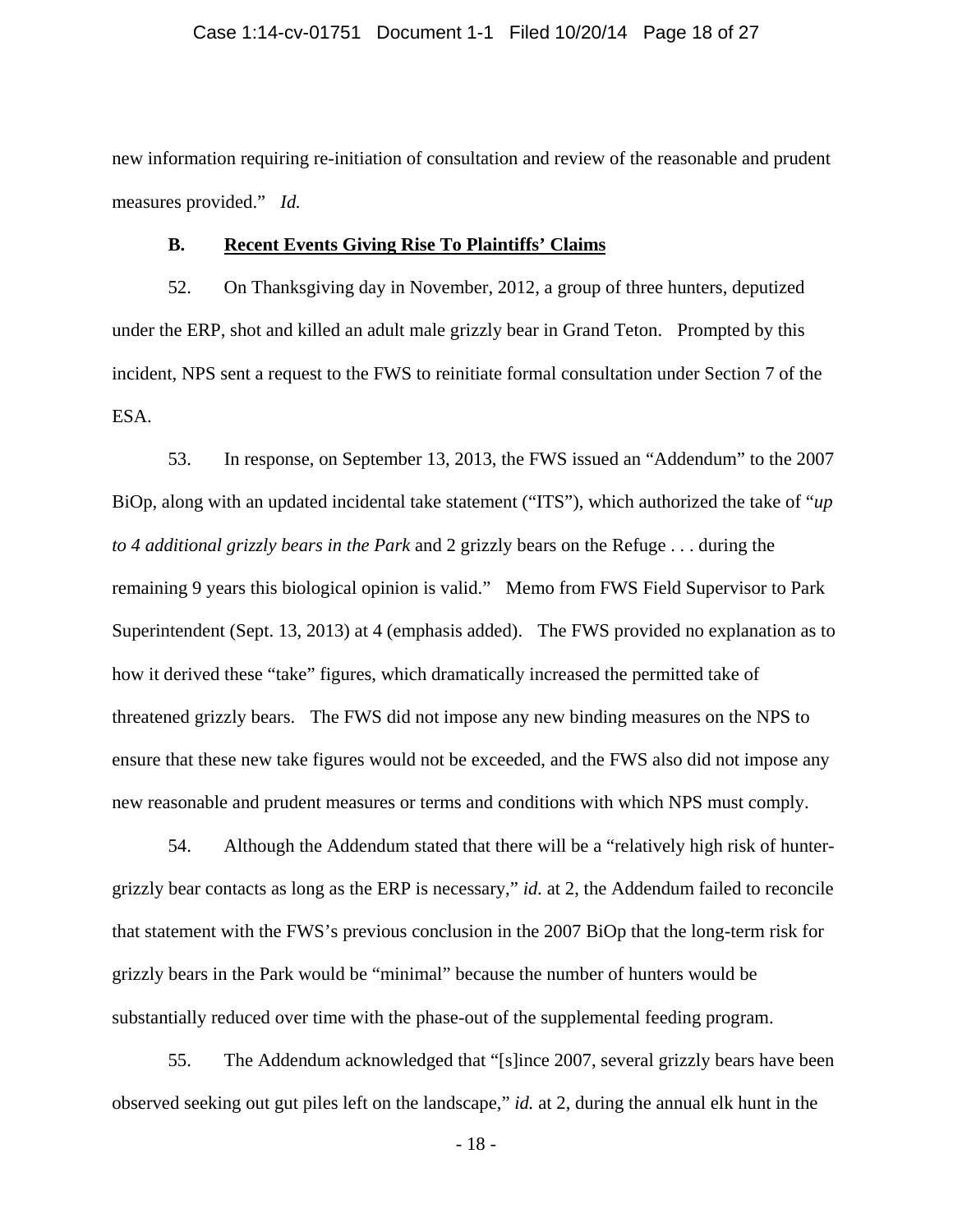### Case 1:14-cv-01751 Document 1-1 Filed 10/20/14 Page 19 of 27

Park, but the FWS did not analyze or include in the newly authorized incidental take of the bears this additional form of "take" by harassment — i.e., an act or omission that "creates a likelihood of injury to wildlife" by "significantly disrupt[ing] normal behavioral patterns, including . . . feeding." 50 C.F.R. § 17.3.

 56. The Addendum did not include in the analysis of the appropriate amount of "take" the fact that the reduction of elk by hunting "harasses" grizzly bears by reducing the *natural* food that is available to them, and the FWS failed to take into account that this also impedes the ability of this threatened species to recover.

 57. The number of elk being fed with supplemental feeding in the Elk Refuge has increased from 7,279 elk in 2007, when the Management Plan was adopted, to 8,300 elk in 2014. In addition, the numbers and percentages of elk being fed on the refuge since adoption of the Management Plan are not appreciably different from what they were prior to the adoption of the Plan. Accordingly, contrary to the representations made to both this court and Court of Appeals in *Defenders of Wildlife v. Salazar*, *supra,* and on which the courts relied, the FWS is not in fact in the process of phasing out the supplemental feeding of elk in the Refuge in accordance with the agencies' prior characterizations of the 2007 Management Plan, despite the fact that the FWS is now already in year 7 of the 15-year Plan during which the phase-out is supposed to be accomplished.

 58. On or about May 5, 2014, in violation of the statutory deadline, NPS again made its annual decision to authorize the extensive hunting of elk in Grand Teton. This decision, which was approved by the Secretary of the Interior, appears to be based on an estimate that the number of elk have *increased* since the 2012-13 season, and allows the killing of 300 elk in the Park — the same number authorized in 2011 and 2013.

- 19 -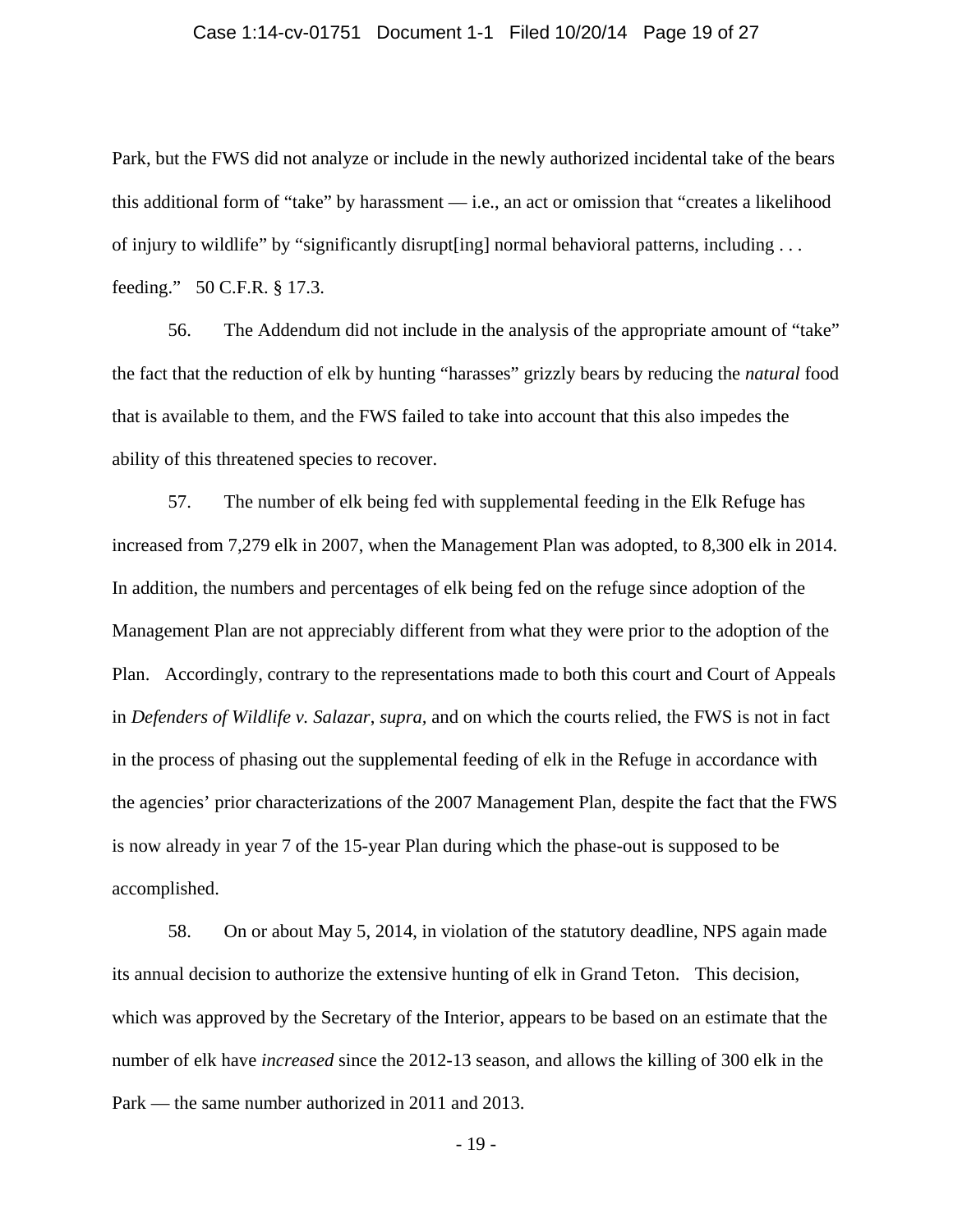#### Case 1:14-cv-01751 Document 1-1 Filed 10/20/14 Page 20 of 27

 59. In making its decision to approve the hunt this year, as in years past, NPS did not issue any finding that allowing the hunt — at the same level approved in prior years — was in fact "necessary" for the "proper management and protection of the elk," as required by the Grand Teton Act, 16 U.S.C. § 673c(a). Nor did NPS explain how it could possibly make such a determination in light of the fact that its sister agency within the Interior Department — the FWS — has failed to reduce the supplemental feeding of elk in Grand Teton in accordance with the 2007 Management Plan, in direct conflict with the representations made to this court and the D.C. Circuit.

 60. In deciding to approve the hunt this year, as in past years, NPS did not even publicly discuss, let alone analyze in any manner, the basis for or validity of the 11,000 elk population objective upon which the hunt is based and has been based since at least 1987, *see*  WGFD, "Elk Feedgrounds in Wyoming" (2004), at 3, without any consideration of whether there is recent scientific data or other developments bearing on the validity of that objective or the biological assumptions underlying it.

 61. On information and belief, in connection with its annual decisions to approve the hunting of elk in Grand Teton, NPS has never made a finding that such hunting is "necessary for the proper management and protection of the elk" as required by the Grand Teton Act, 16 U.S.C. § 673c(a). Nor, on information and belief, has NPS ever analyzed the basis for, or validity of, the 11,000 elk population goal upon which the hunt is based.

 62. In deciding to approve the hunt this year, NPS did not make a "non-impairment" determination as required by Section 1 of the agency's Organic Act, 16 U.S.C. § 1.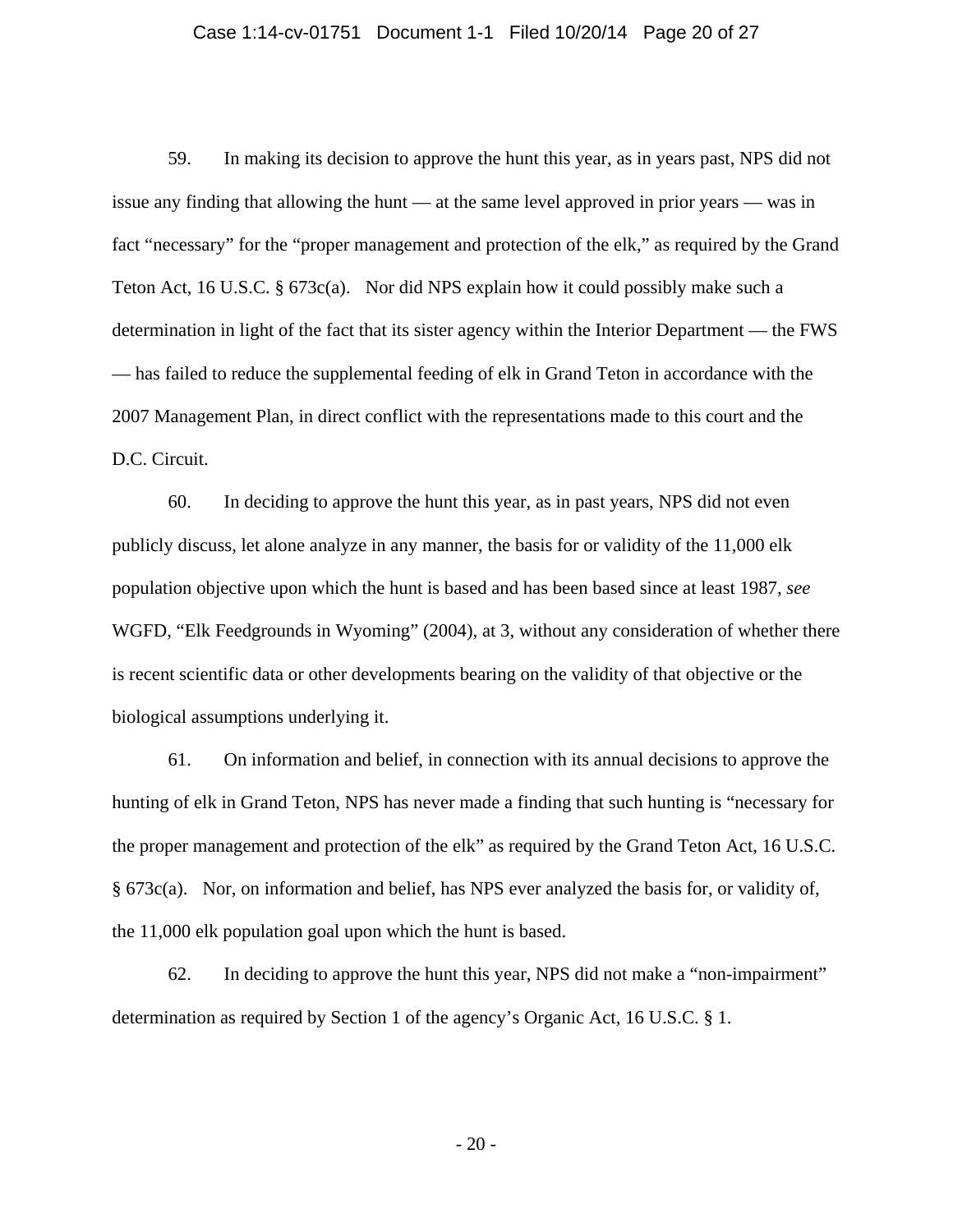### Case 1:14-cv-01751 Document 1-1 Filed 10/20/14 Page 21 of 27

 63. On information and belief, in connection with its annual decisions to approve the hunting of elk in Grand Teton, NPS has never made a "non-impairment" finding, as required by 16 U.S.C. § 1.

 64. In deciding to approve another hunt of elk in Grand Teton, NPS did not conduct any review under NEPA — i.e., it did not prepare either an Environmental Assessment or an EIS concerning the adverse impact of and alternatives to this year's hunt. Hence, NPS did not analyze, or solicit public input on, any of the adverse impacts of the hunt authorized this year or alternatives to the hunt. NPS did not analyze this year, and has never analyzed in a NEPA document, the environmental effects of increasing the authorized killing of grizzly bears, along with other "cumulative impacts" on grizzly bears, as such impacts are defined by the NEPA implementing regulations. *See* 40 C.F.R. § 1508.7. NPS also failed to analyze in any NEPA document the effect of the hunt on the public's ability to continue to enjoy the Park, the serious public safety issues that have been raised by the Plaintiffs, or the effects of any of the changes made by NPS with respect to where and how the hunt will be conducted this year, including, for example, NPS's decision to no longer keep hunters out of a half-mile area of the Park near certain campgrounds that were previously closed to hunters.

 65. Because NPS did not conduct any NEPA review in conjunction with its decision to authorize the hunt again this year, it also did not provide for any public involvement in its decision, i.e., it did not provide the public with any opportunity to address the serious, ongoing adverse impacts associated with the hunt. Nor has NPS solicited public input on the implications for the annual hunts of the FWS's failure to abide by its representations to this court and the D.C. Circuit that the supplemental feeding of elk on the Refuge would be phased out, thus reducing the only purported "management" justification for the yearly elk hunt. Nor did

- 21 -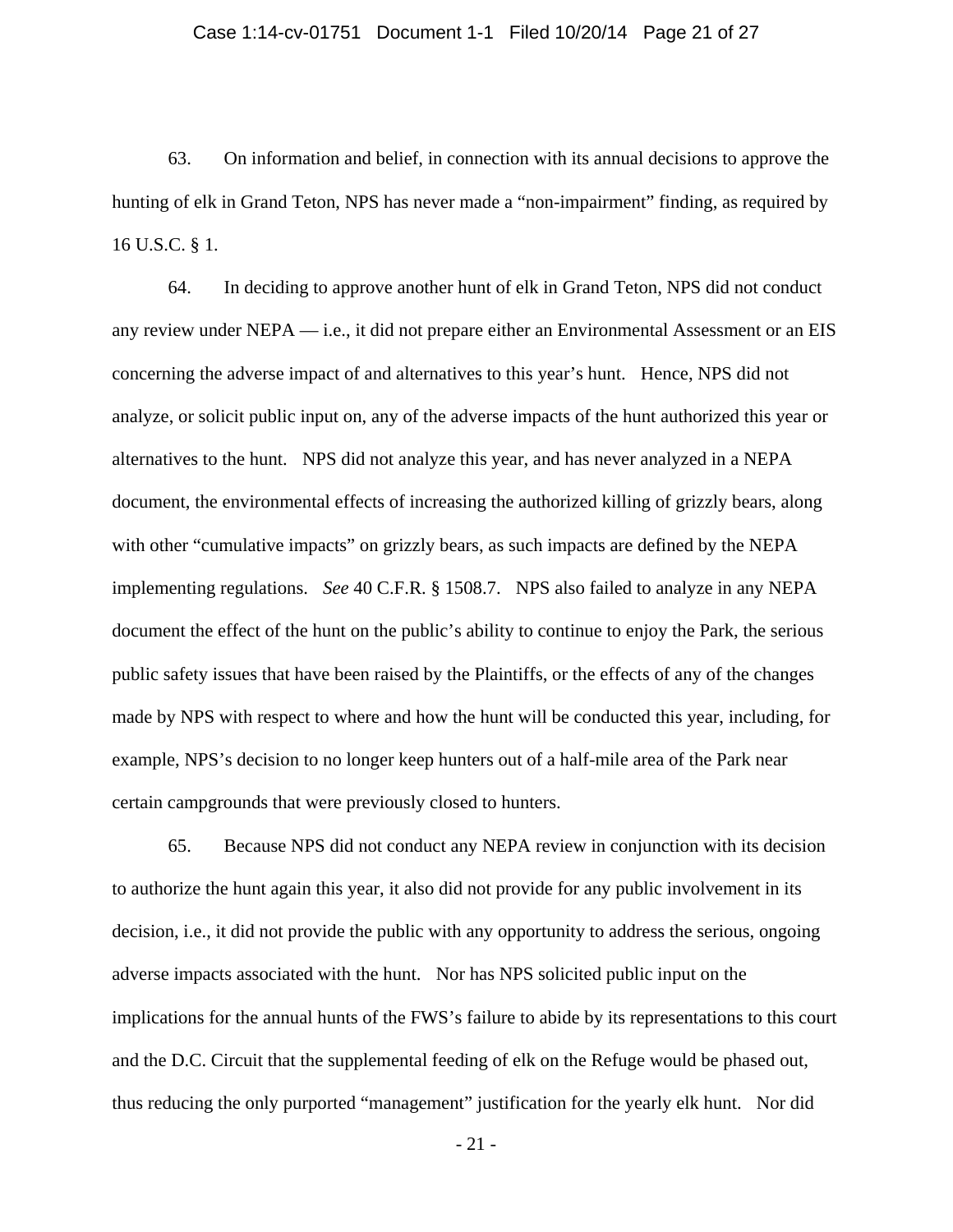#### Case 1:14-cv-01751 Document 1-1 Filed 10/20/14 Page 22 of 27

NPS afford Plaintiffs or other members of the affected public an opportunity to comment on, e.g., the elk population target that NPS has relied on with no analysis, the removal of protective areas, the significant safety concerns associated with the hunt, impacts on grizzly bears, or any of the hunt's other adverse environmental impacts.

 66. On information and belief, NPS has never conducted NEPA review on any of NPS's annual decisions to approve the hunt of elk in Grand Teton. On information and belief, NPS has a policy, pattern, and practice of not conducting any NEPA review whatsoever on the annual elk hunts, or even considering whether such NEPA review is required. Even assuming that the agency had conducted adequate NEPA review on the hunts in the past, NPS has not conducted any supplemental NEPA review on new information and changes in the hunts, as required by the CEQ regulations, 40 C.F.R. § 1502.9(c).

 67. By letter dated February 28, 2014, Plaintiffs provided Defendants notice of Defendants' violations of the ESA. By letter dated August 22, 2014, Plaintiffs provided Defendants with another letter outlining their objections to Defendants' ESA compliance, as well as delineating the ways in which Defendants are violating their other legal obligations in connection with the annual hunts. To date, Defendants have taken no action to remedy any of these legal violations.

### **PLAINTIFFS' CLAIMS FOR RELIEF**

### **I. VIOLATIONS OF THE GRAND TETON ACT (Against NPS)**

 68. By failing to make and set forth a factual basis for a determination that the annual elk hunt is "necessary for the purpose of proper management and protection of the elk," in Grand Teton, and by engaging in a policy, practice, and pattern of approving the elk hunt each year without making or setting forth a factual basis for such a determination, NPS is in violation of

- 22 -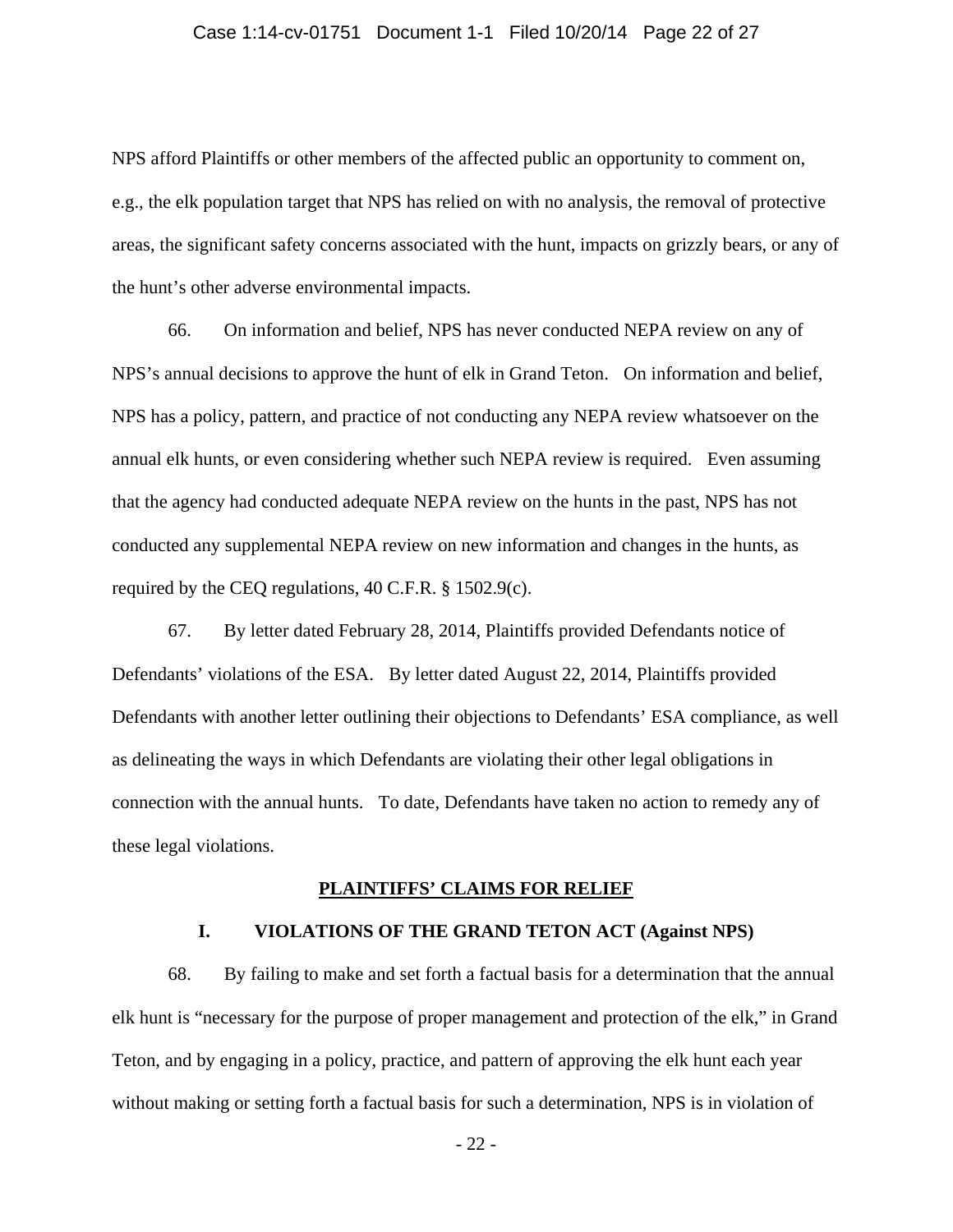#### Case 1:14-cv-01751 Document 1-1 Filed 10/20/14 Page 23 of 27

the Grand Teton Act, 16 U.S.C. § 673c(a), and its actions are therefore "not in accordance with law," and are otherwise "arbitrary, capricious, [and] an abuse of discretion" within the meaning of the APA, 5 U.S.C. § 706(2).

 69. By failing to analyze the basis for and validity of the 11,000 elk population objective for the elk herd, and by failing to take into account the FWS's failure to phase out the supplemental feeding of elk in the manner that was represented to this court and the D.C. Circuit, both in this year and in past years when NPS has authorized the hunting of elk in Grand Teton, NPS has violated its obligation to allow the hunt only when "necessary for the purpose of proper management and protection of the elk," 16 U.S.C. § 673c(a), and its actions are therefore "not in accordance with law," and are otherwise "arbitrary, capricious, [and] an abuse of discretion" within the meaning of the APA, 5 U.S.C. § 706(2).

 70. NPS's unlawful actions harm the Plaintiffs in the manner described in paragraphs 3-16 above.

#### **II. VIOLATIONS OF THE NPS ORGANIC ACT (Against NPS)**

 71. By failing to make a "non-impairment" finding with respect to its most recent decision to authorize hunting of elk in Grand Teton Park, and by engaging in a policy, practice, and pattern of failing to make a "non-impairment" finding in connection with its annual decisions to authorize the hunting of elk in this Park, NPS has violated, and will continue to violate its obligations under the Organic Act to "conserve the scenery and the natural and historic objects and the wildlife therein and by such means as will leave them unimpaired for the enjoyment of future generations." 16 U.S.C. § 1. Such actions are therefore "not in accordance with law," and are otherwise "arbitrary, capricious, [and] an abuse of discretion" within the meaning of the APA, 5 U.S.C. § 706(2).

- 23 -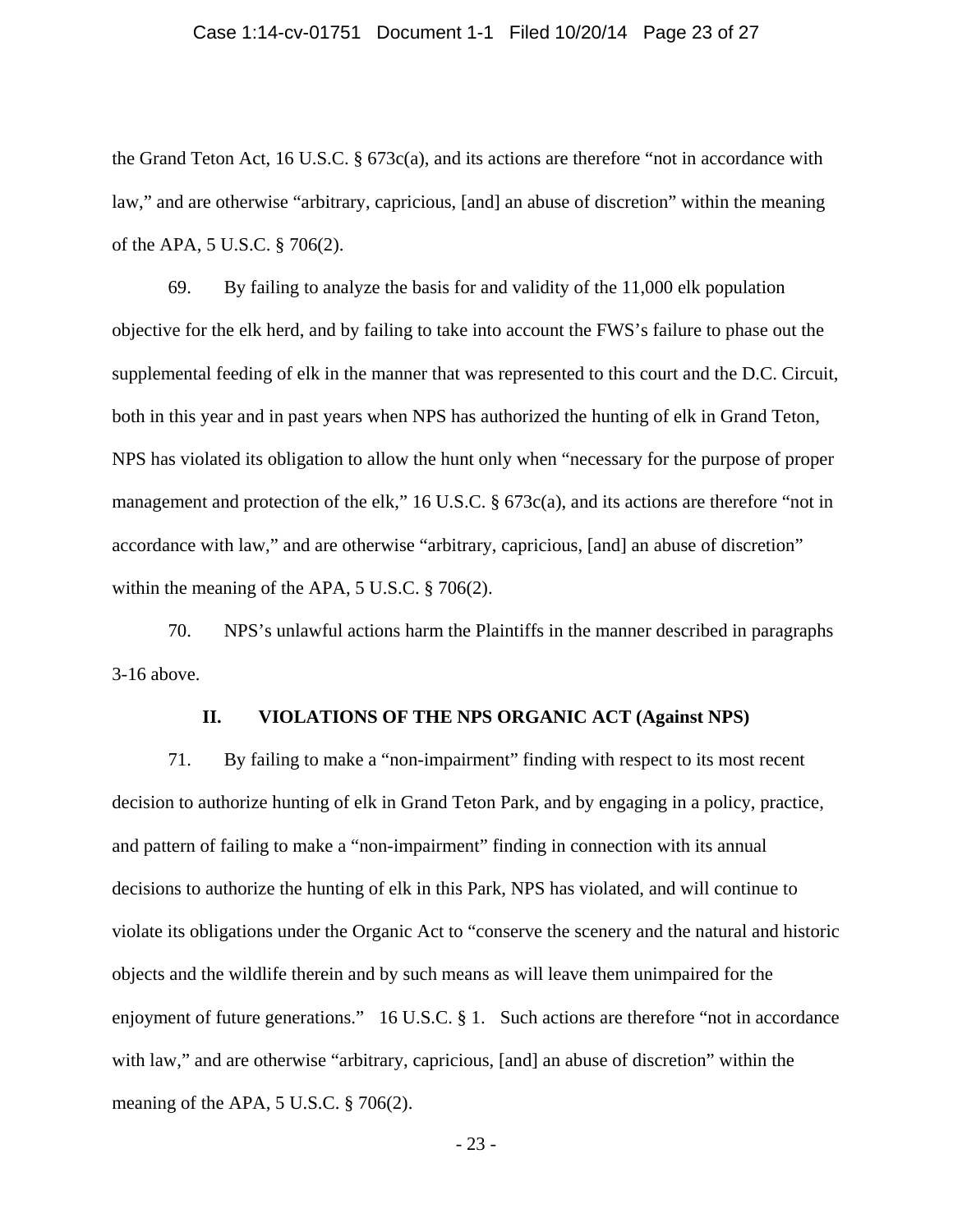72. NPS's unlawful actions harm the Plaintiffs in the manner described in paragraphs 3-16 above.

### **III. VIOLATIONS OF NEPA (Against NPS)**

 73. In authorizing the hunt of elk in Grand Teton this year without preparing an EA or EIS, and by engaging in a policy, pattern and practice of approving the annual elk hunts without preparing an EA or EIS, or any supplemental NEPA document in accordance with the CEQ regulations, or otherwise complying with any of the other requirements of NEPA for the consideration of environmental impacts associated with the annual hunts, NPS has violated and will continue to violate the dictates of that statute and its implementing regulations, and its actions are therefore "arbitrary, capricious, an abuse of discretion" and otherwise "not in accordance with law" within the meaning of the APA, 5 U.S.C. § 706(2).

 74. NPS's unlawful actions harm the Plaintiffs in the manner described in paragraphs 3-16 above.

#### **IV. VIOLATIONS OF THE ESA (Against NPS and the FWS)**

 75. By failing to go through the formal steps required by the Section 7 formal consultation process, and instead issuing an "Addendum" to the 2007 BiOp, the FWS violated Section  $7(a)(2)$  of the ESA, 16 U.S.C. § 1536(a)(2), and the FWS's own implementing regulations when it substantially increased the number of grizzly bears that may be "taken" as a result of the annual elk hunt in Grand Teton during the 15-year tenure of the 2007 Bison and Elk Management Plan. These actions were "arbitrary, capricious, an abuse of discretion" and otherwise "not in accordance with law" within the meaning of the APA, 5 U.S.C. § 706(2).

 76. When the FWS substantially increased the number of grizzly bears that may be "taken" as a result of the annual elk hunt in Grand Teton during the life of the 2007 Bison and

- 24 -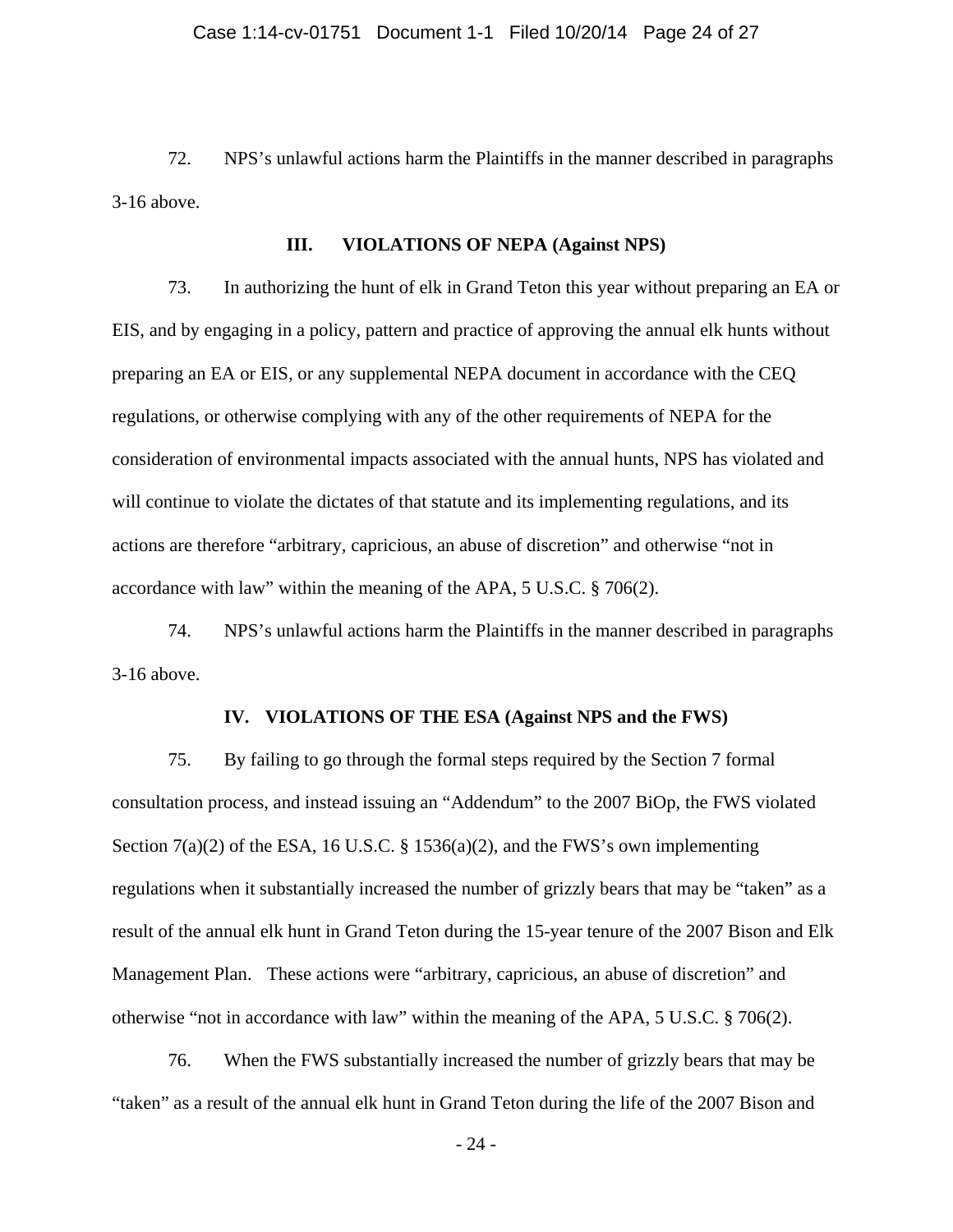Elk Management Plan. the FWS violated its obligations under Section 7(a)(2) of the ESA and the Act's implementing regulations, including by failing to: (1) provide any biological or other basis for the increased amount of take of grizzly bears authorized in the 2013 Addendum; (2) consider in its analysis the fact that grizzly bears are "taken" not only by being killed in self-defense during conflicts with hunters, but also through "harassment" by being attracted to gut piles left by the hunters and by having their natural food supply decreased; and (3) reconcile the statement in the 2013 Addendum that there will be a "relatively *high risk of hunter-grizzly bear contacts* as long as the ERP is necessary" with the conclusion in the 2007 BiOp that the long-term risk of hunters killing grizzly bears would be "*minimal*" because the number of hunters would *decrease* over time. The FWS's increase in the lethal take authorization without addressing these highly relevant factors violated the agency's statutory obligation to base its determinations on the best available science and to establish take limits for all potential forms of take, and constituted agency action that is "arbitrary, capricious, an abuse of discretion" and otherwise "not in accordance with law" within the meaning of the APA, 5 U.S.C. § 706(2).

 77. By failing to impose any binding measures or requirements on the NPS to ensure that the amount of "take" is not exceeded during the life of the 2007 Bison and Elk Management Plan, the FWS violated its obligations under Section 7(a)(2) of the ESA, 16 U.S.C. § 1536(a)(2). These actions were "arbitrary, capricious, an abuse of discretion" and otherwise "not in accordance with law" within the meaning of the APA, 5 U.S.C. § 706(2).

 78. When the FWS substantially increased the number of grizzly bears that may be "taken" as a result of the annual elk hunt in Grand Teton during the life of the 2007 Bison and Elk Management Plan, the FWS's Addendum failed to address how and the extent to which the elk hunt adversely impacts the grizzly bear's recovery — i.e., the point at which this species will

- 25 -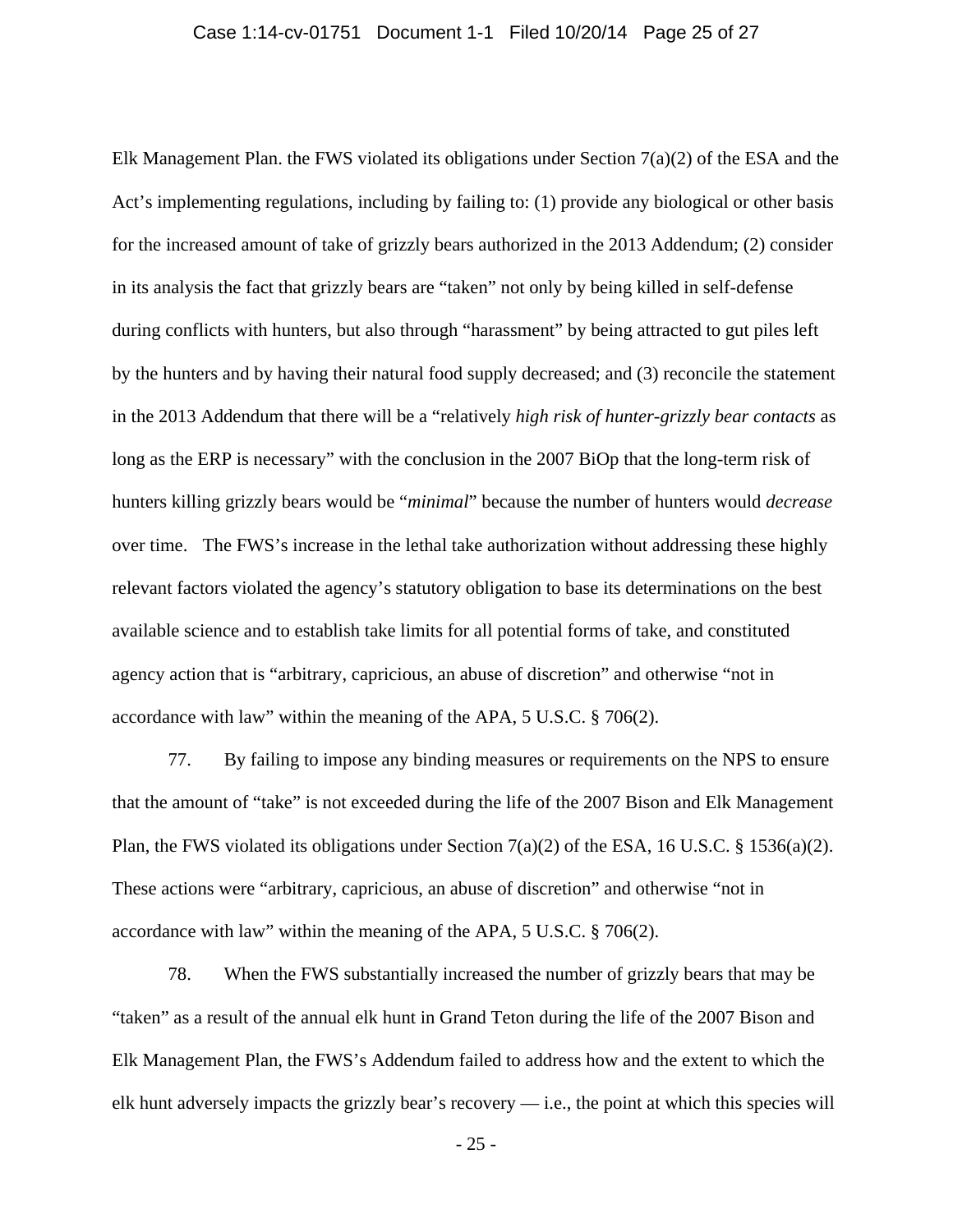### Case 1:14-cv-01751 Document 1-1 Filed 10/20/14 Page 26 of 27

no longer need the protections of the ESA. As a result, the FWS's decision violated Section 7(a)(2) of the ESA, 16 U.S.C. §1536(a)(2), and the FWS's own implementing regulations, and constituted agency action that is "arbitrary, capricious, an abuse of discretion" and otherwise "not in accordance with law" within the meaning of the APA, 5 U.S.C. § 706(2).

 79. By relying on the FWS's unlawful and arbitrary "Addendum" in order to satisfy its own obligations under the ESA, NPS is also in violation of Section  $7(a)(2)$  of the Act and implementing regulations.

 80. Defendants' actions harm Plaintiffs in the manner described in paragraphs 3-16 above.

## **PRAYER FOR RELIEF**

**WHEREFORE**, Plaintiffs respectfully request that this Court:

 (1) Declare that NPS's authorization of the 2014 elk hunt in Grand Teton, and its policy, practice and pattern of authorizing the elk hunt annually each year as described herein, violates the Grand Teton Act, 16 U.S.C. § 673c(a), the NPS's Organic Act, 16 U.S.C. § 1, NEPA, the ESA and the APA;

 (2) Declare that the FWS has violated the ESA and that statute's implementing regulations in connection with the NPS's 2013 reinitiation of consultation;

 (3) Enjoin Defendants Jarvis and Jewell from approving any additional elk hunts in Grand Teton National Park unless and until they have fully complied with all of their obligations under the Grand Teton Act, the NPS Organic Act, NEPA, and the ESA;

 (4) Set aside the amount of "take" of grizzly bears purportedly authorized by the FWS in the 2013 "Addendum" that was issued to the NPS in connection with the Elk Reduction Plan, and order the NPS and FWS to immediately reinitiate consultation under Section 7 of the

- 26 -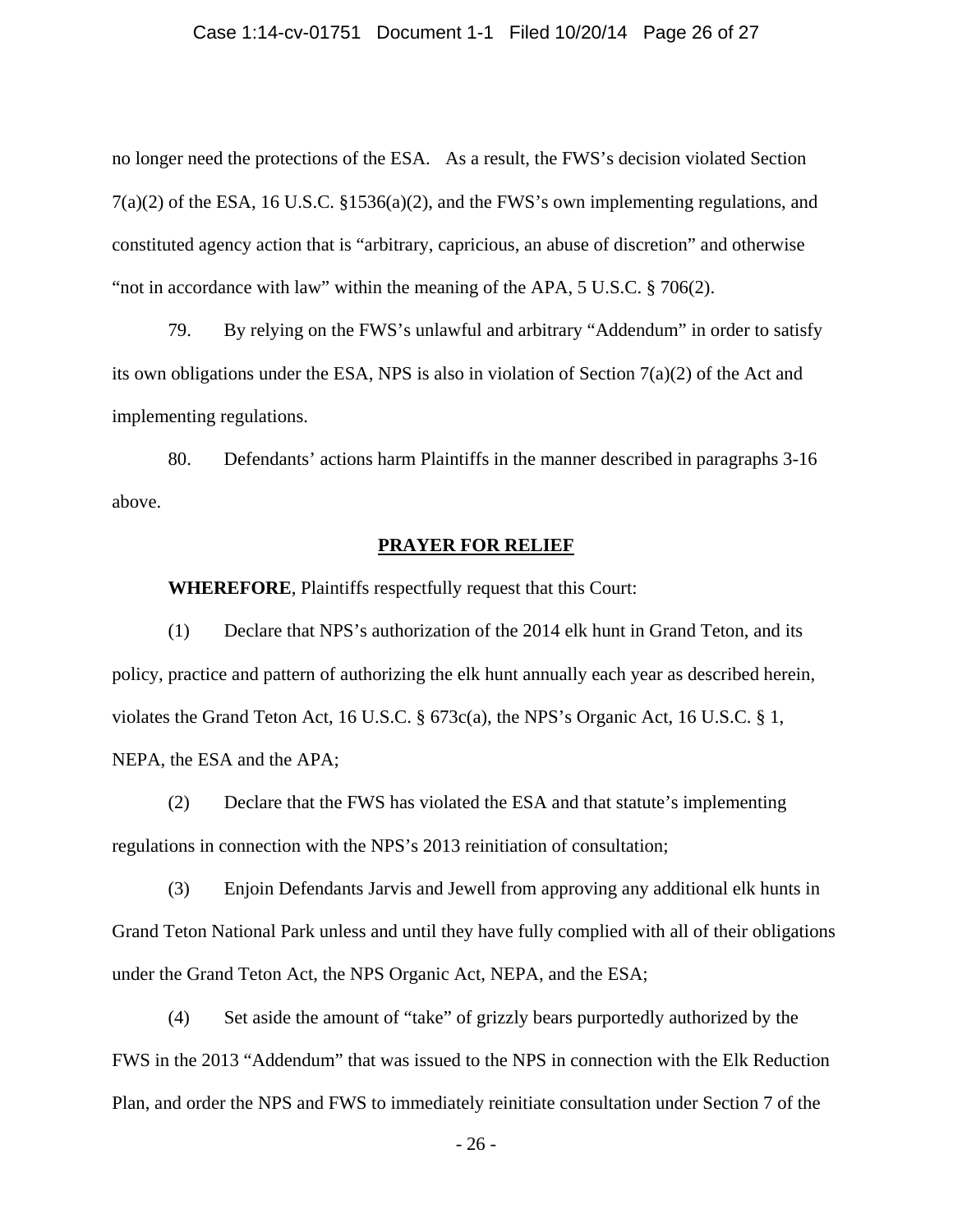ESA and fully comply with all of the statutory and regulatory requirements that apply to such consultation before allowing any additional "take" of grizzly bears in Grand Teton;

 (5) Order Defendants to promptly prepare, according to a schedule to be determined by the Court, an EIS or at least an EA, incorporating public comment, regarding the annual elk hunts in Grant Teton; and

 (6) Grant Plaintiffs such other and further relief that the Court may deem is just and proper.

Respectfully submitted,

 /s/Eric R. Glitzenstein Eric R. Glitzenstein D.C. Bar No. 358287

 /s/Katherine A. Meyer D.C. Bar No. 244301 Meyer Glitzenstein & Crystal Suite 700 1601 Connecticut Ave., N.W. Washington, D.C. 20009 (202) 588-5206 eglitzenstein@meyerglitz.com

Counsel for Plaintiffs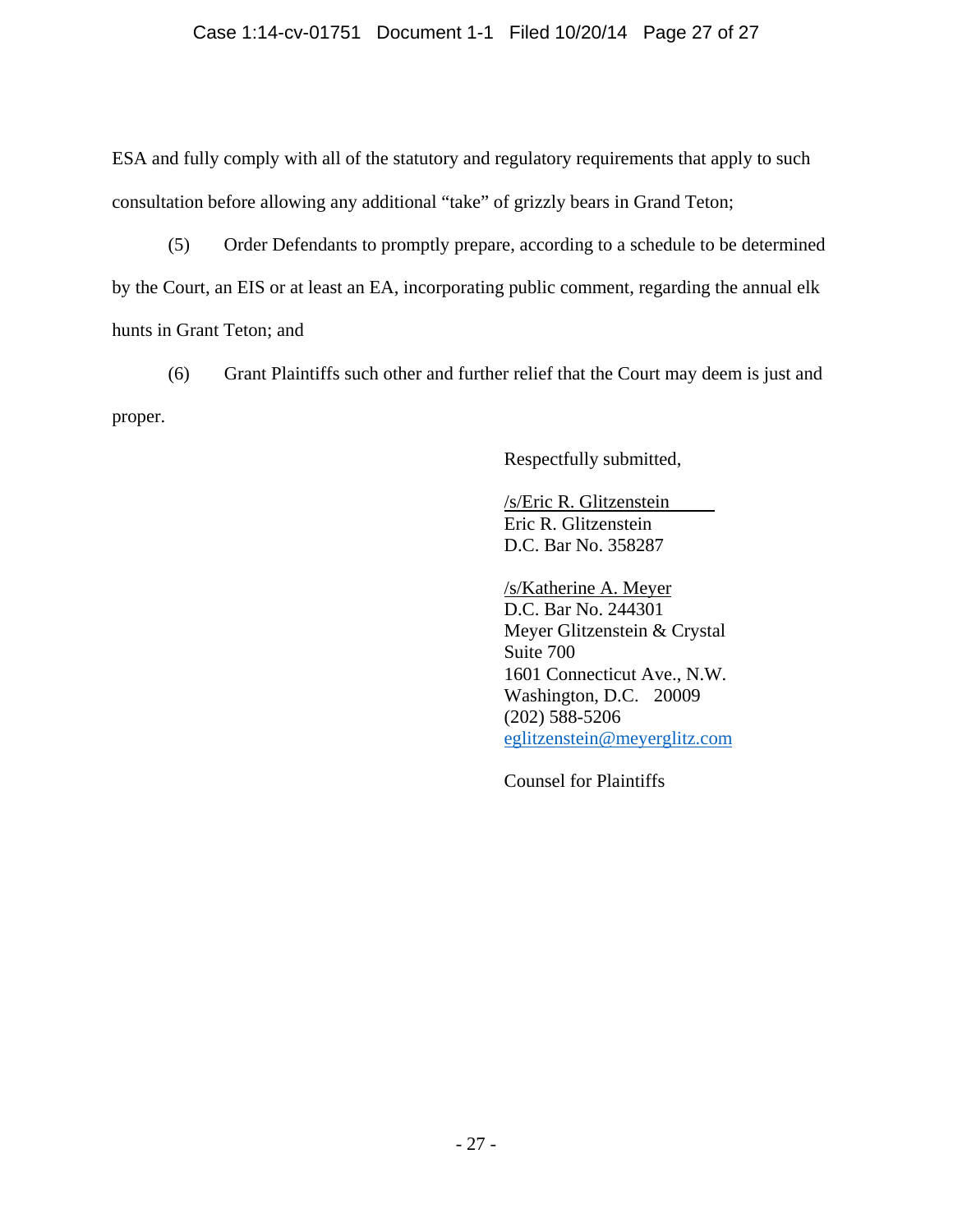AO 440 (Rev. 06/12) Summons in a Civil Action

| <b>UNITED STATES DISTRICT COURT</b> |
|-------------------------------------|
|-------------------------------------|

for the

District of Columbia

| Timothy Mayo, Kent Nelson                                                                                                                                                     |  |
|-------------------------------------------------------------------------------------------------------------------------------------------------------------------------------|--|
| Plaintiff(s)<br>V.                                                                                                                                                            |  |
| Jonathan B. Jarvis, Director, National Park Service;<br>Daniel M. Ashe, Director, U.S. Fish & Wildlife Service<br>Sally Jewell, Secretary, U.S. Department of the<br>Interior |  |
| Defendant(s)                                                                                                                                                                  |  |

## **SUMMONS IN A CIVIL ACTION**

Civil Action No.

To: *(Defendant's name and address)* Daniel M. Ashe, Director U.S. Fish & Wildlife Service 1849 C Street, NW Washington, DC 20240

A lawsuit has been filed against you.

Within 21 days after service of this summons on you (not counting the day you received it) — or 60 days if you are the United States or a United States agency, or an officer or employee of the United States described in Fed. R. Civ. P. 12 (a)(2) or  $(3)$  — you must serve on the plaintiff an answer to the attached complaint or a motion under Rule 12 of the Federal Rules of Civil Procedure. The answer or motion must be served on the plaintiff or plaintiff's attorney, whose name and address are: Eric R. Glitzenstein

Meyer Glitzenstein & Crystal 1601 Connecticut Ave NW Suite 700 Washington, DC 20009

If you fail to respond, judgment by default will be entered against you for the relief demanded in the complaint. You also must file your answer or motion with the court.

*CLERK OF COURT*

Date:

*Signature of Clerk or Deputy Clerk*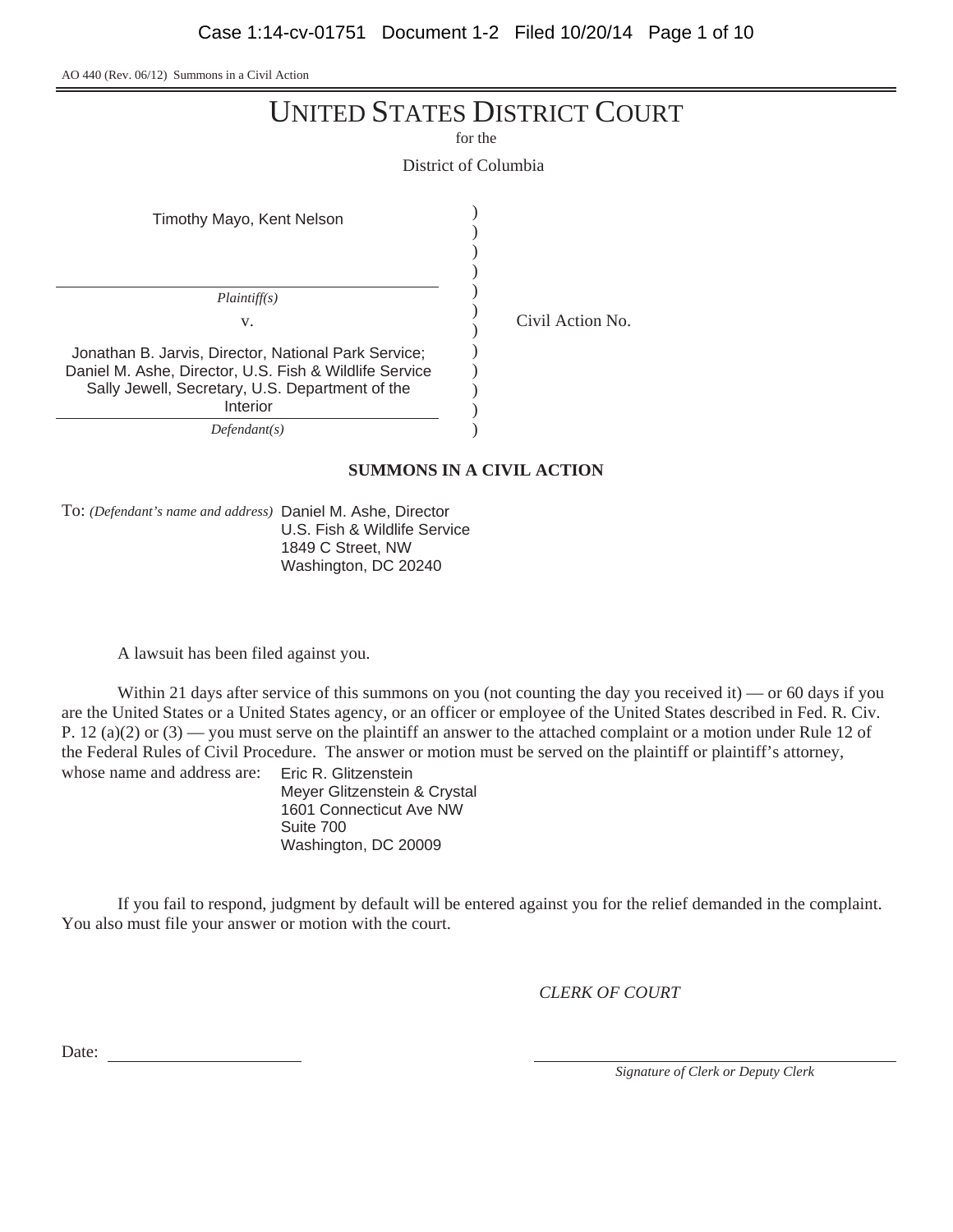AO 440 (Rev. 06/12) Summons in a Civil Action (Page 2)

Civil Action No.

## **PROOF OF SERVICE**

*(This section should not be filed with the court unless required by Fed. R. Civ. P. 4 (l))*

|       |                                                     | This summons for (name of individual and title, if any)                                     |                                                                                                                      |      |          |
|-------|-----------------------------------------------------|---------------------------------------------------------------------------------------------|----------------------------------------------------------------------------------------------------------------------|------|----------|
|       | was received by me on <i>(date)</i>                 | <u> 1989 - Jan Barat, prima po</u>                                                          |                                                                                                                      |      |          |
|       |                                                     | $\Box$ I personally served the summons on the individual at (place)                         |                                                                                                                      |      |          |
|       |                                                     |                                                                                             | on $(data)$                                                                                                          | ; or |          |
|       |                                                     | $\Box$ I left the summons at the individual's residence or usual place of abode with (name) |                                                                                                                      |      |          |
|       |                                                     |                                                                                             | , a person of suitable age and discretion who resides there,                                                         |      |          |
|       | on $(data)$                                         |                                                                                             | , and mailed a copy to the individual's last known address; or                                                       |      |          |
|       | $\Box$ I served the summons on (name of individual) |                                                                                             | <u> 1980 - Johann Barn, amerikan besteman besteman besteman besteman besteman besteman besteman besteman bestema</u> |      | , who is |
|       |                                                     | designated by law to accept service of process on behalf of <i>(name of organization)</i>   |                                                                                                                      |      |          |
|       |                                                     |                                                                                             | on $(data)$                                                                                                          | ; or |          |
|       | $\Box$ I returned the summons unexecuted because    |                                                                                             |                                                                                                                      |      | : or     |
|       | $\Box$ Other (specify):                             |                                                                                             |                                                                                                                      |      |          |
|       | My fees are \$                                      | for travel and $\$                                                                          | for services, for a total of \$                                                                                      | 0.00 |          |
|       |                                                     | I declare under penalty of perjury that this information is true.                           |                                                                                                                      |      |          |
| Date: |                                                     |                                                                                             |                                                                                                                      |      |          |
|       |                                                     |                                                                                             | Server's signature                                                                                                   |      |          |
|       |                                                     |                                                                                             | Printed name and title                                                                                               |      |          |
|       |                                                     |                                                                                             |                                                                                                                      |      |          |

*Server's address*

Additional information regarding attempted service, etc: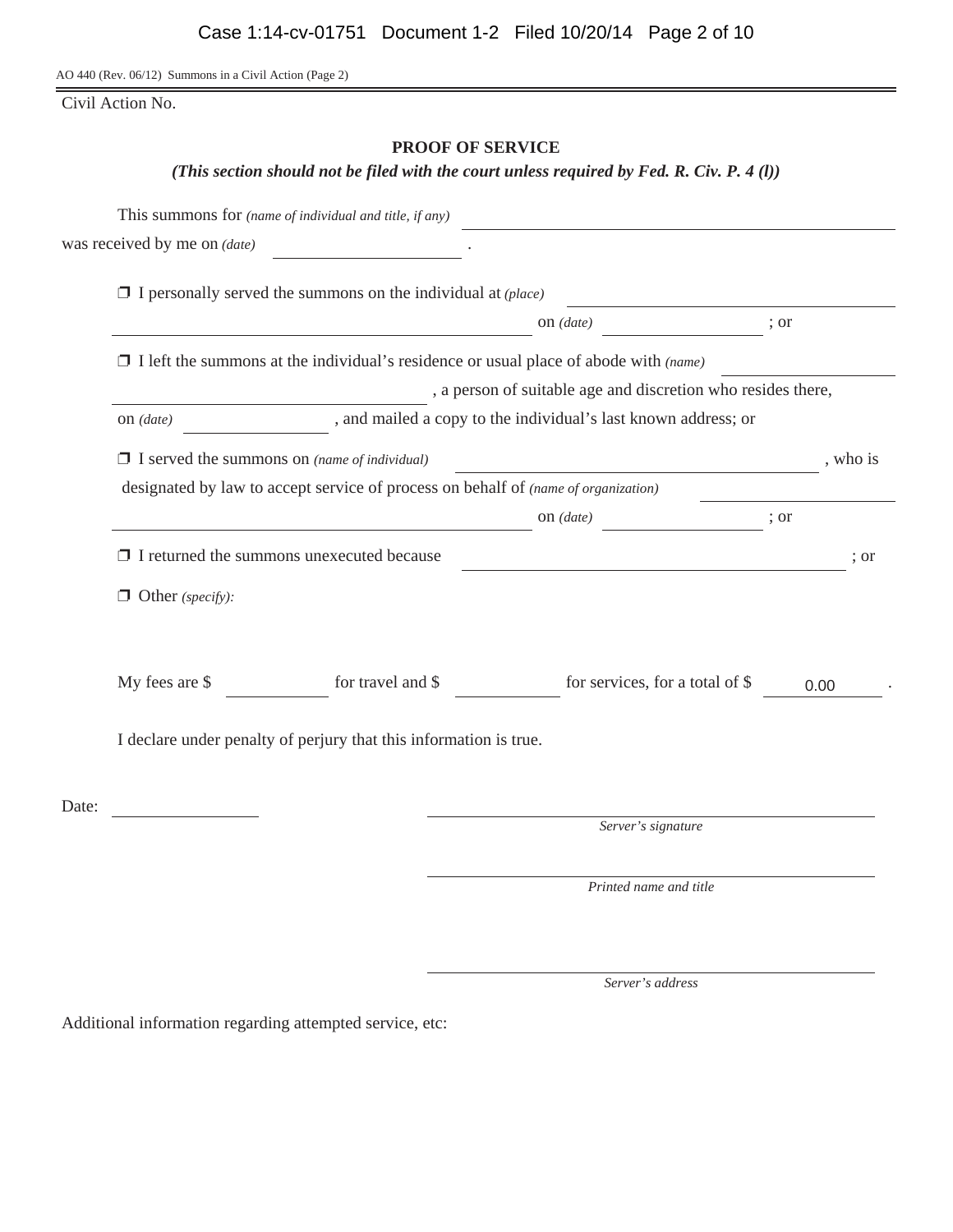AO 440 (Rev. 06/12) Summons in a Civil Action

for the

District of Columbia

| Timothy Mayo, Kent Nelson                                                                                                                                         |  |
|-------------------------------------------------------------------------------------------------------------------------------------------------------------------|--|
| Plaintiff(s)<br>V.                                                                                                                                                |  |
| Jonathan B. Jarvis, Director, National Park Service;<br>Daniel M. Ashe, Director, U.S. Fish & Wildlife Service<br>Sally Jewell, Secretary, U.S. Department of the |  |
| Interior<br>Defendant(s)                                                                                                                                          |  |

*Defendant(s)*

### **SUMMONS IN A CIVIL ACTION**

Civil Action No.

To: *(Defendant's name and address)* Jonathan B. Jarvis, Director National Park Service U.S. Department of the Interior 1849 C Street, NW Washington, DC 20240

A lawsuit has been filed against you.

Within 21 days after service of this summons on you (not counting the day you received it) — or 60 days if you are the United States or a United States agency, or an officer or employee of the United States described in Fed. R. Civ. P. 12 (a)(2) or  $(3)$  — you must serve on the plaintiff an answer to the attached complaint or a motion under Rule 12 of the Federal Rules of Civil Procedure. The answer or motion must be served on the plaintiff or plaintiff's attorney, whose name and address are: Eric R. Glitzenstein

Meyer Glitzenstein & Crystal 1601 Connecticut Ave NW Suite 700 Washington, DC 20009

If you fail to respond, judgment by default will be entered against you for the relief demanded in the complaint. You also must file your answer or motion with the court.

*CLERK OF COURT*

Date:

*Signature of Clerk or Deputy Clerk*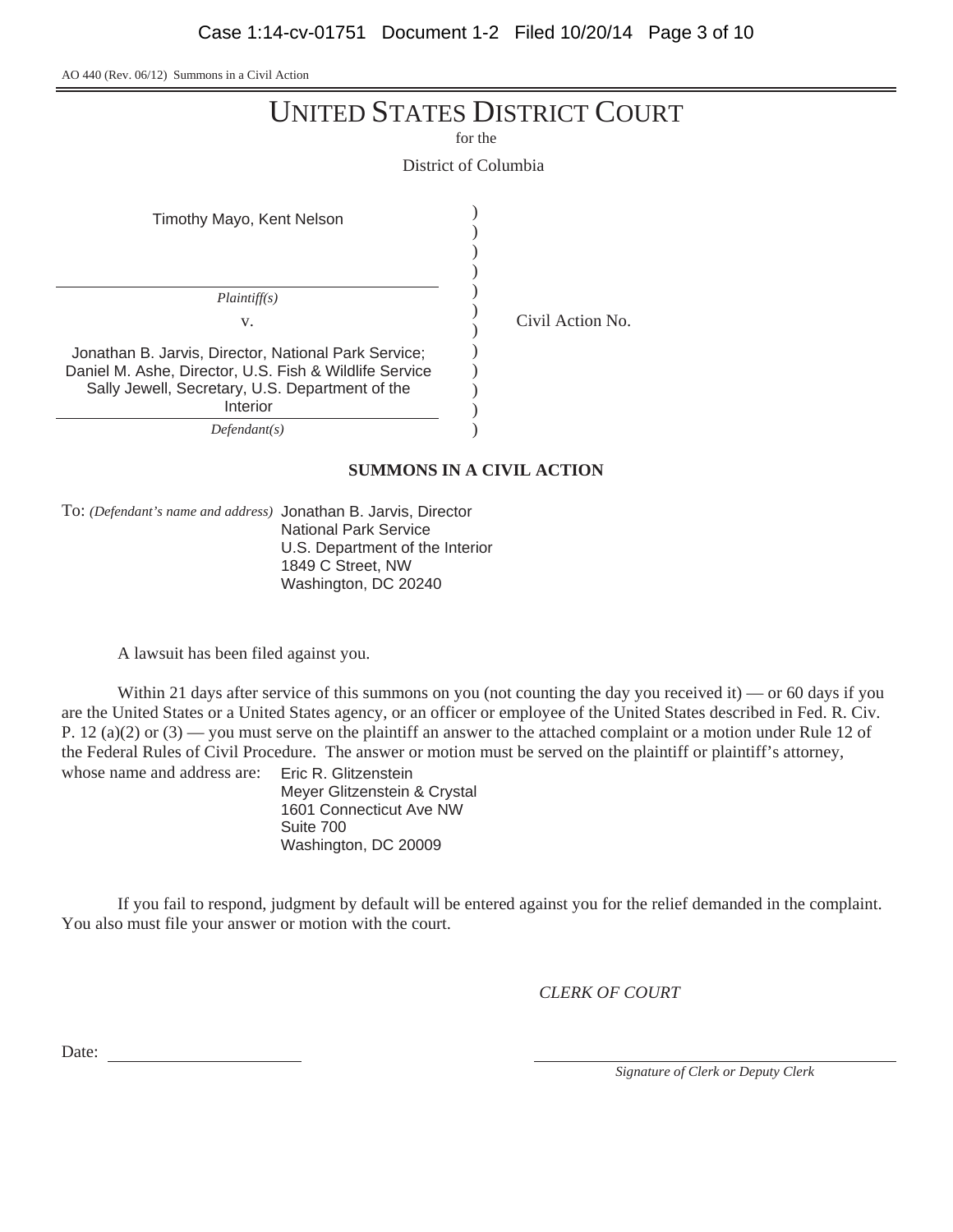AO 440 (Rev. 06/12) Summons in a Civil Action (Page 2)

Civil Action No.

## **PROOF OF SERVICE**

*(This section should not be filed with the court unless required by Fed. R. Civ. P. 4 (l))*

|       |                                                     | This summons for (name of individual and title, if any)                            |                                                                                             |      |          |
|-------|-----------------------------------------------------|------------------------------------------------------------------------------------|---------------------------------------------------------------------------------------------|------|----------|
|       | was received by me on <i>(date)</i>                 |                                                                                    |                                                                                             |      |          |
|       |                                                     | $\Box$ I personally served the summons on the individual at (place)                |                                                                                             |      |          |
|       |                                                     |                                                                                    | on $(data)$                                                                                 | ; or |          |
|       |                                                     |                                                                                    | $\Box$ I left the summons at the individual's residence or usual place of abode with (name) |      |          |
|       |                                                     |                                                                                    | , a person of suitable age and discretion who resides there,                                |      |          |
|       | on $(data)$                                         |                                                                                    | , and mailed a copy to the individual's last known address; or                              |      |          |
|       | $\Box$ I served the summons on (name of individual) |                                                                                    |                                                                                             |      | , who is |
|       |                                                     | designated by law to accept service of process on behalf of (name of organization) |                                                                                             |      |          |
|       |                                                     |                                                                                    | on $(data)$                                                                                 | ; or |          |
|       | $\Box$ I returned the summons unexecuted because    |                                                                                    | <u> 1980 - Johann Barbara, martin amerikan basal da</u>                                     |      | ; or     |
|       | $\Box$ Other (specify):                             |                                                                                    |                                                                                             |      |          |
|       | My fees are \$                                      | for travel and \$                                                                  | for services, for a total of \$                                                             |      | 0.00     |
|       |                                                     | I declare under penalty of perjury that this information is true.                  |                                                                                             |      |          |
| Date: |                                                     |                                                                                    |                                                                                             |      |          |
|       |                                                     |                                                                                    | Server's signature                                                                          |      |          |
|       |                                                     |                                                                                    | Printed name and title                                                                      |      |          |

*Server's address*

Additional information regarding attempted service, etc: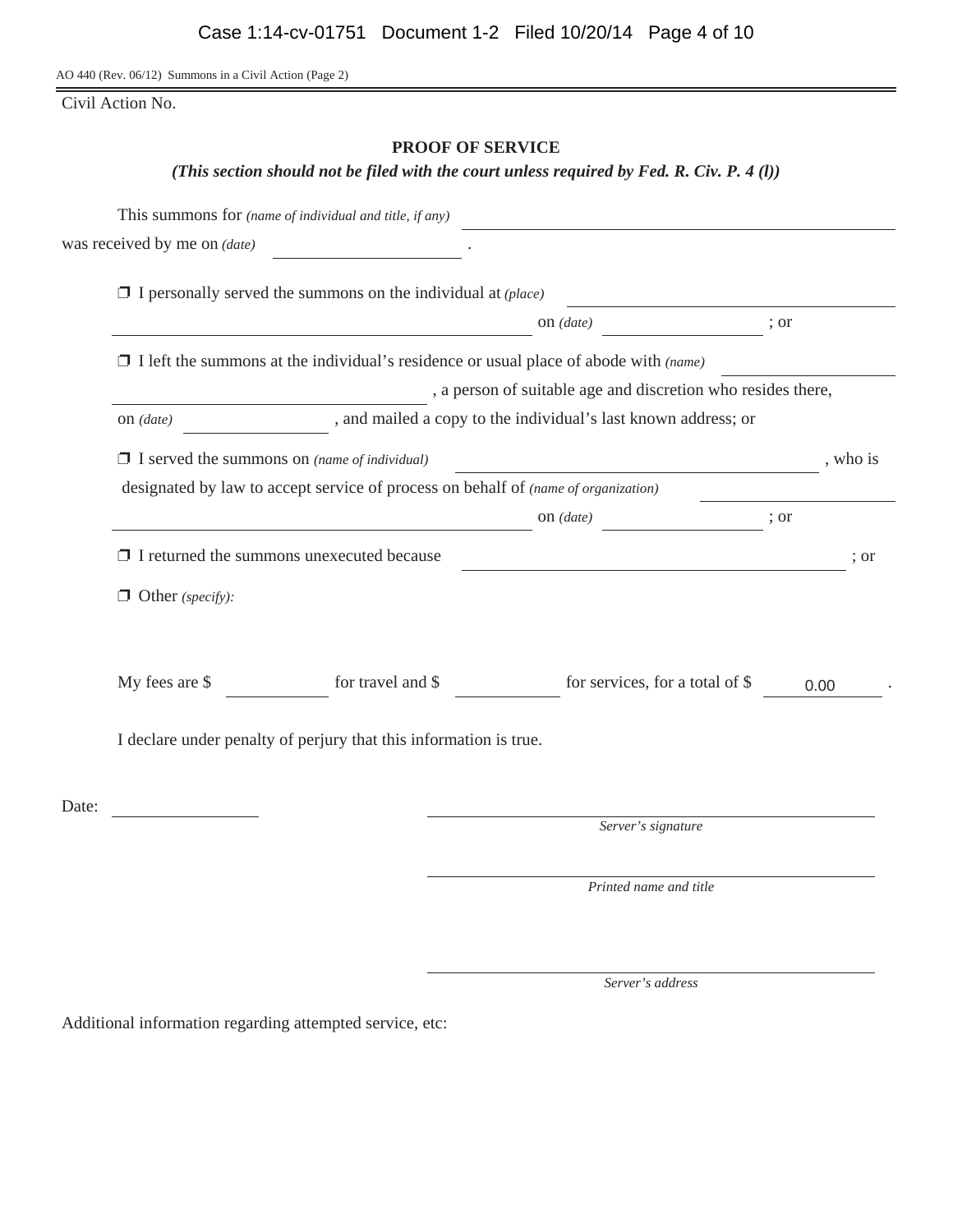AO 440 (Rev. 06/12) Summons in a Civil Action

| <b>UNITED STATES DISTRICT COURT</b> |  |
|-------------------------------------|--|
|-------------------------------------|--|

for the

District of Columbia

| Timothy Mayo, Kent Nelson                                                                                                                                                     |                  |
|-------------------------------------------------------------------------------------------------------------------------------------------------------------------------------|------------------|
| Plaintiff(s)<br>v.                                                                                                                                                            | Civil Action No. |
| Jonathan B. Jarvis, Director, National Park Service;<br>Daniel M. Ashe, Director, U.S. Fish & Wildlife Service<br>Sally Jewell, Secretary, U.S. Department of the<br>Interior |                  |
| Defendant(s)                                                                                                                                                                  |                  |

*Defendant(s)*

### **SUMMONS IN A CIVIL ACTION**

To: *(Defendant's name and address)* Sally Jewell, Secretary U.S. Department of the Interior 1849 C Street, NW Washington, DC 20240

A lawsuit has been filed against you.

Within 21 days after service of this summons on you (not counting the day you received it) — or 60 days if you are the United States or a United States agency, or an officer or employee of the United States described in Fed. R. Civ. P. 12 (a)(2) or  $(3)$  — you must serve on the plaintiff an answer to the attached complaint or a motion under Rule 12 of the Federal Rules of Civil Procedure. The answer or motion must be served on the plaintiff or plaintiff's attorney, whose name and address are: Eric R. Glitzenstein

Meyer Glitzenstein & Crystal 1601 Connecticut Ave NW Suite 700 Washington, DC 20009

If you fail to respond, judgment by default will be entered against you for the relief demanded in the complaint. You also must file your answer or motion with the court.

*CLERK OF COURT*

Date:

*Signature of Clerk or Deputy Clerk*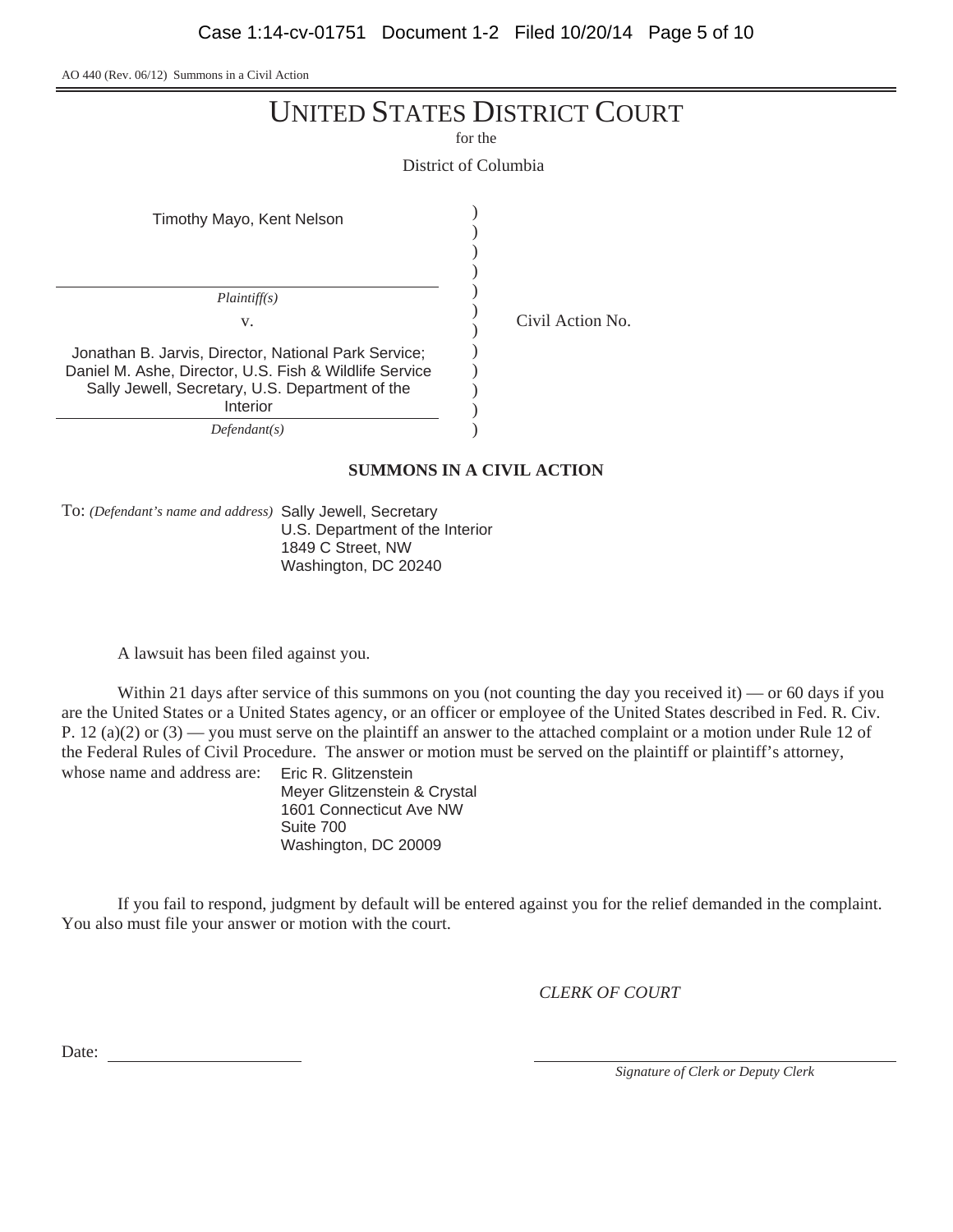AO 440 (Rev. 06/12) Summons in a Civil Action (Page 2)

Civil Action No.

## **PROOF OF SERVICE**

*(This section should not be filed with the court unless required by Fed. R. Civ. P. 4 (l))*

|       |                                                     | This summons for (name of individual and title, if any)                                     |                                                                                                                      |      |          |
|-------|-----------------------------------------------------|---------------------------------------------------------------------------------------------|----------------------------------------------------------------------------------------------------------------------|------|----------|
|       | was received by me on <i>(date)</i>                 | <u> 1989 - Jan Barat, prima po</u>                                                          |                                                                                                                      |      |          |
|       |                                                     | $\Box$ I personally served the summons on the individual at (place)                         |                                                                                                                      |      |          |
|       |                                                     |                                                                                             | on $(data)$                                                                                                          | ; or |          |
|       |                                                     | $\Box$ I left the summons at the individual's residence or usual place of abode with (name) |                                                                                                                      |      |          |
|       |                                                     |                                                                                             | , a person of suitable age and discretion who resides there,                                                         |      |          |
|       | on $(data)$                                         |                                                                                             | , and mailed a copy to the individual's last known address; or                                                       |      |          |
|       | $\Box$ I served the summons on (name of individual) |                                                                                             | <u> 1980 - Johann Barn, amerikan besteman besteman besteman besteman besteman besteman besteman besteman bestema</u> |      | , who is |
|       |                                                     | designated by law to accept service of process on behalf of <i>(name of organization)</i>   |                                                                                                                      |      |          |
|       |                                                     |                                                                                             | on $(data)$                                                                                                          | ; or |          |
|       | $\Box$ I returned the summons unexecuted because    |                                                                                             |                                                                                                                      |      | : or     |
|       | $\Box$ Other (specify):                             |                                                                                             |                                                                                                                      |      |          |
|       | My fees are \$                                      | for travel and $\$                                                                          | for services, for a total of \$                                                                                      | 0.00 |          |
|       |                                                     | I declare under penalty of perjury that this information is true.                           |                                                                                                                      |      |          |
| Date: |                                                     |                                                                                             |                                                                                                                      |      |          |
|       |                                                     |                                                                                             | Server's signature                                                                                                   |      |          |
|       |                                                     |                                                                                             | Printed name and title                                                                                               |      |          |
|       |                                                     |                                                                                             |                                                                                                                      |      |          |

*Server's address*

Additional information regarding attempted service, etc: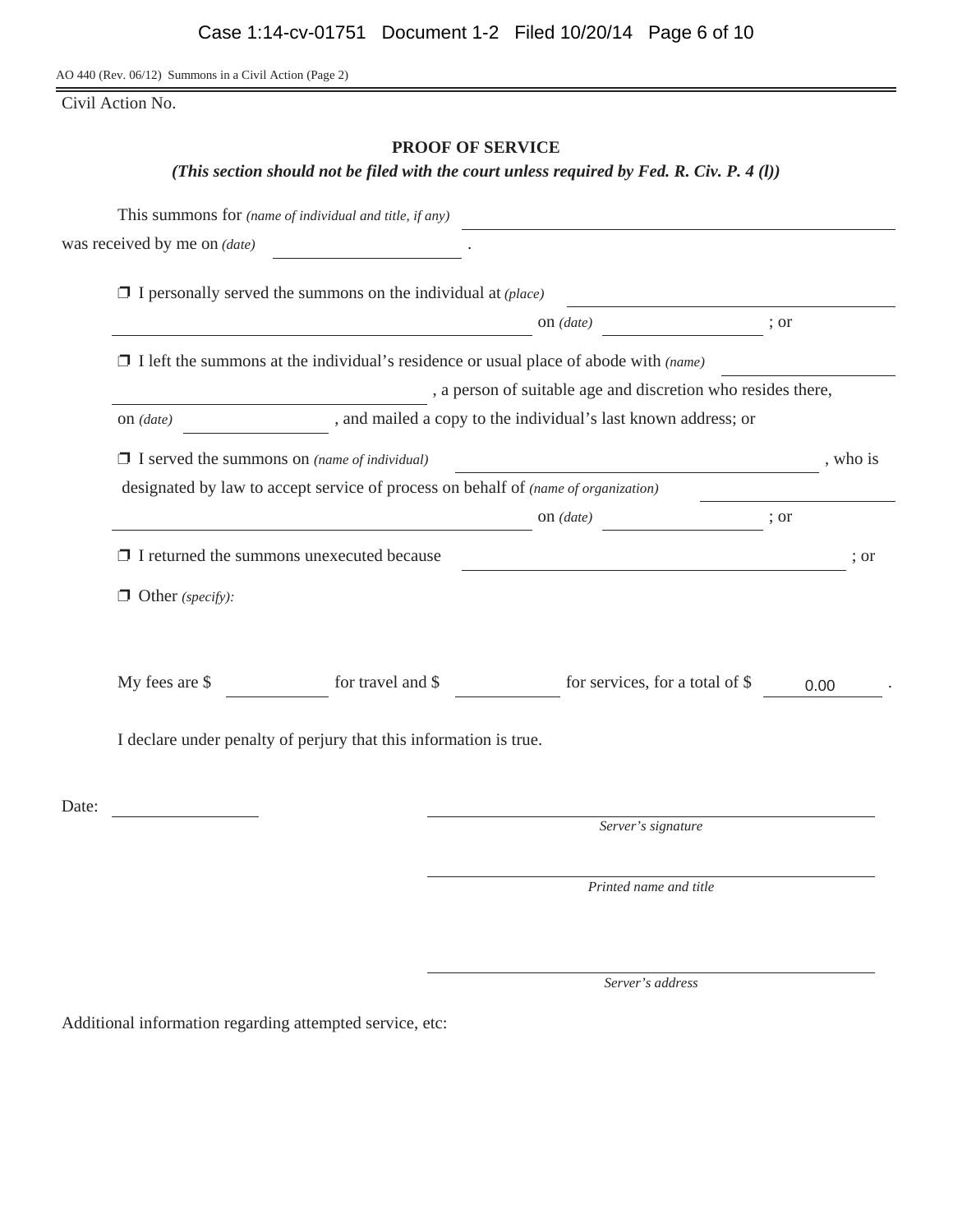AO 440 (Rev. 06/12) Summons in a Civil Action

for the

District of Columbia

| Timothy Mayo, Kent Nelson                                                                                                                                                     |  |
|-------------------------------------------------------------------------------------------------------------------------------------------------------------------------------|--|
| Plaintiff(s)<br>V.                                                                                                                                                            |  |
| Jonathan B. Jarvis, Director, National Park Service;<br>Daniel M. Ashe, Director, U.S. Fish & Wildlife Service<br>Sally Jewell, Secretary, U.S. Department of the<br>Interior |  |
| Defendant(s)                                                                                                                                                                  |  |

*Defendant(s)*

### **SUMMONS IN A CIVIL ACTION**

Civil Action No.

To: *(Defendant's name and address)* Ronald C. Machen, Jr. U.S. Attorney for the District of Columbia 555 Fourth Street, NW Washington, DC 20530

A lawsuit has been filed against you.

Within 21 days after service of this summons on you (not counting the day you received it) — or 60 days if you are the United States or a United States agency, or an officer or employee of the United States described in Fed. R. Civ. P. 12 (a)(2) or  $(3)$  — you must serve on the plaintiff an answer to the attached complaint or a motion under Rule 12 of the Federal Rules of Civil Procedure. The answer or motion must be served on the plaintiff or plaintiff's attorney, whose name and address are: Eric R. Glitzenstein

Meyer Glitzenstein & Crystal 1601 Connecticut Ave NW Suite 700 Washington, DC 20009

If you fail to respond, judgment by default will be entered against you for the relief demanded in the complaint. You also must file your answer or motion with the court.

*CLERK OF COURT*

Date:

*Signature of Clerk or Deputy Clerk*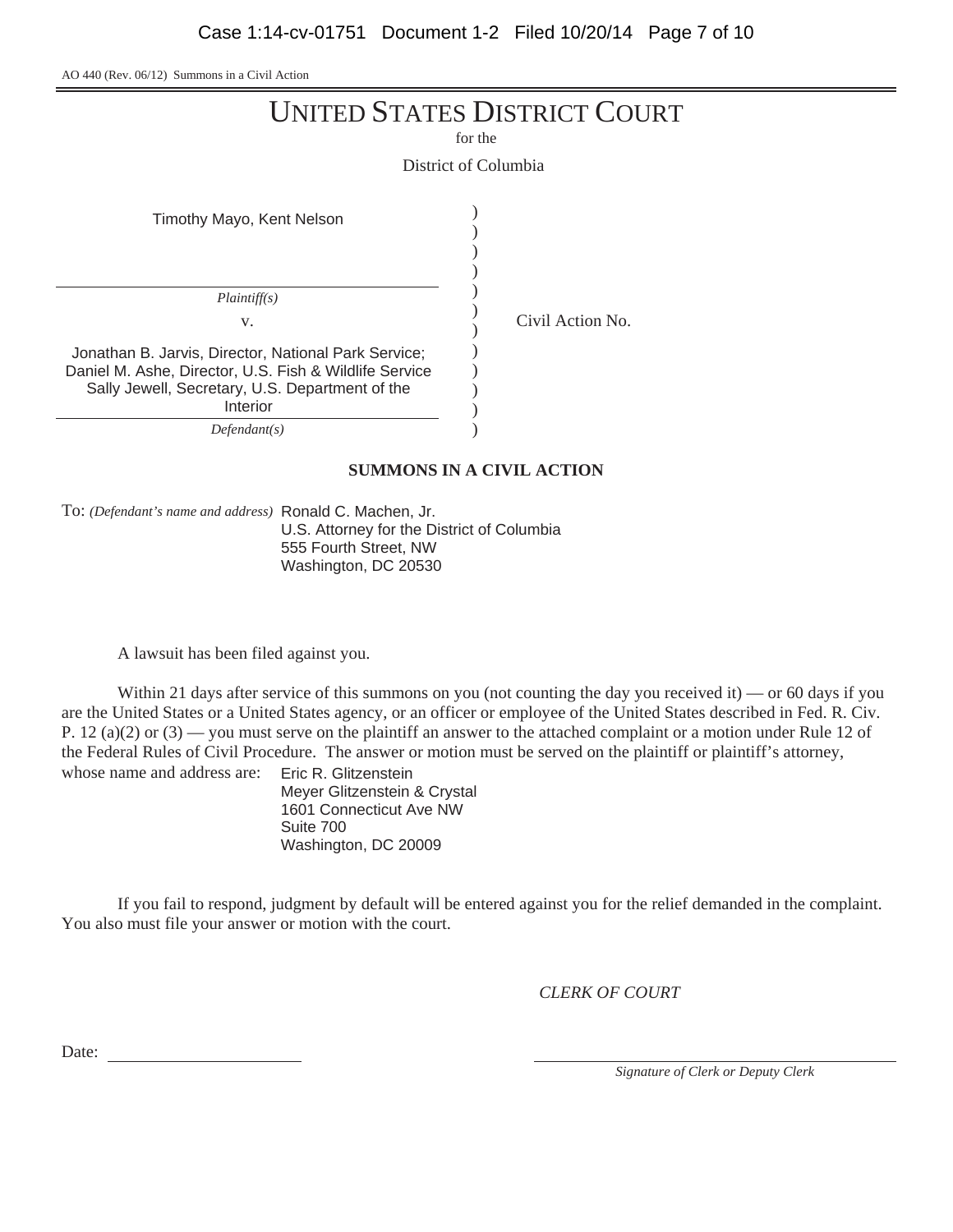AO 440 (Rev. 06/12) Summons in a Civil Action (Page 2)

Civil Action No.

## **PROOF OF SERVICE**

*(This section should not be filed with the court unless required by Fed. R. Civ. P. 4 (l))*

|       |                                                                               | This summons for (name of individual and title, if any)                            |                                                                                             |      |          |  |
|-------|-------------------------------------------------------------------------------|------------------------------------------------------------------------------------|---------------------------------------------------------------------------------------------|------|----------|--|
|       | was received by me on <i>(date)</i>                                           |                                                                                    |                                                                                             |      |          |  |
|       |                                                                               | $\Box$ I personally served the summons on the individual at (place)                |                                                                                             |      |          |  |
|       |                                                                               |                                                                                    | on $(data)$                                                                                 | ; or |          |  |
|       |                                                                               |                                                                                    | $\Box$ I left the summons at the individual's residence or usual place of abode with (name) |      |          |  |
|       |                                                                               | , a person of suitable age and discretion who resides there,                       |                                                                                             |      |          |  |
|       | , and mailed a copy to the individual's last known address; or<br>on $(data)$ |                                                                                    |                                                                                             |      |          |  |
|       | $\Box$ I served the summons on (name of individual)                           |                                                                                    |                                                                                             |      | , who is |  |
|       |                                                                               | designated by law to accept service of process on behalf of (name of organization) |                                                                                             |      |          |  |
|       |                                                                               |                                                                                    | on $(data)$                                                                                 | ; or |          |  |
|       | $\Box$ I returned the summons unexecuted because                              |                                                                                    | <u> 1980 - Johann Barbara, martin amerikan basal da</u>                                     |      | ; or     |  |
|       | $\Box$ Other (specify):                                                       |                                                                                    |                                                                                             |      |          |  |
|       | My fees are \$                                                                | for travel and \$                                                                  | for services, for a total of \$                                                             |      | 0.00     |  |
|       |                                                                               | I declare under penalty of perjury that this information is true.                  |                                                                                             |      |          |  |
| Date: |                                                                               |                                                                                    |                                                                                             |      |          |  |
|       |                                                                               |                                                                                    | Server's signature                                                                          |      |          |  |
|       |                                                                               |                                                                                    | Printed name and title                                                                      |      |          |  |

*Server's address*

Additional information regarding attempted service, etc: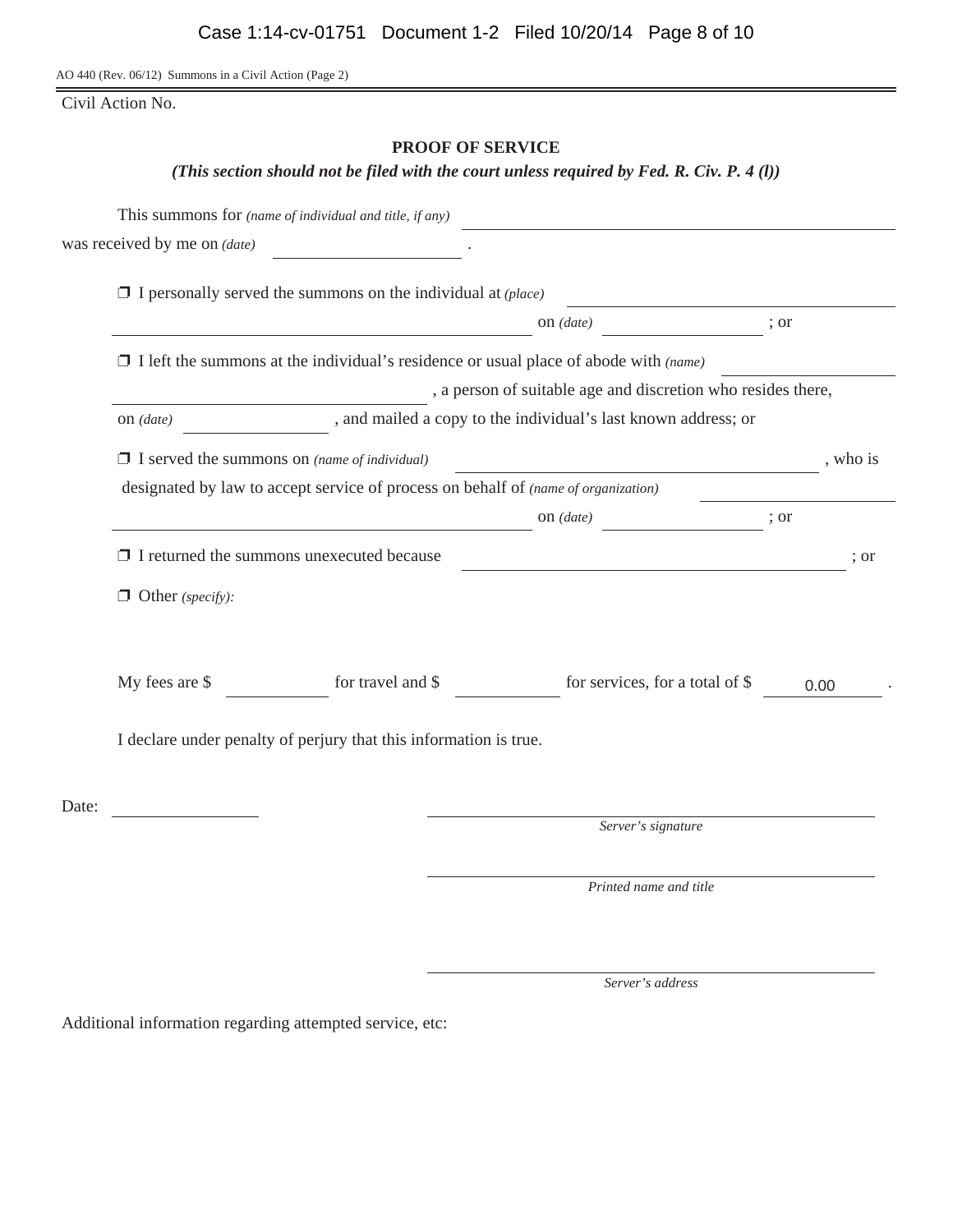AO 440 (Rev. 06/12) Summons in a Civil Action

for the

District of Columbia

| Timothy Mayo, Kent Nelson                                                                                                                                                     |  |
|-------------------------------------------------------------------------------------------------------------------------------------------------------------------------------|--|
| Plaintiff(s)<br>V.                                                                                                                                                            |  |
| Jonathan B. Jarvis, Director, National Park Service;<br>Daniel M. Ashe, Director, U.S. Fish & Wildlife Service<br>Sally Jewell, Secretary, U.S. Department of the<br>Interior |  |
| Defendant(s)                                                                                                                                                                  |  |

*Defendant(s)*

### **SUMMONS IN A CIVIL ACTION**

Civil Action No.

To: *(Defendant's name and address)* Attorney General Eric H. Holder, Jr. U.S. Department of Justice 950 Pennsylvania Avenue, NW Washington, DC 20530-0001

A lawsuit has been filed against you.

Within 21 days after service of this summons on you (not counting the day you received it) — or 60 days if you are the United States or a United States agency, or an officer or employee of the United States described in Fed. R. Civ. P. 12 (a)(2) or  $(3)$  — you must serve on the plaintiff an answer to the attached complaint or a motion under Rule 12 of the Federal Rules of Civil Procedure. The answer or motion must be served on the plaintiff or plaintiff's attorney, whose name and address are: Eric R. Glitzenstein

Meyer Glitzenstein & Crystal 1601 Connecticut Ave NW Suite 700 Washington, DC 20009

If you fail to respond, judgment by default will be entered against you for the relief demanded in the complaint. You also must file your answer or motion with the court.

*CLERK OF COURT*

Date:

*Signature of Clerk or Deputy Clerk*